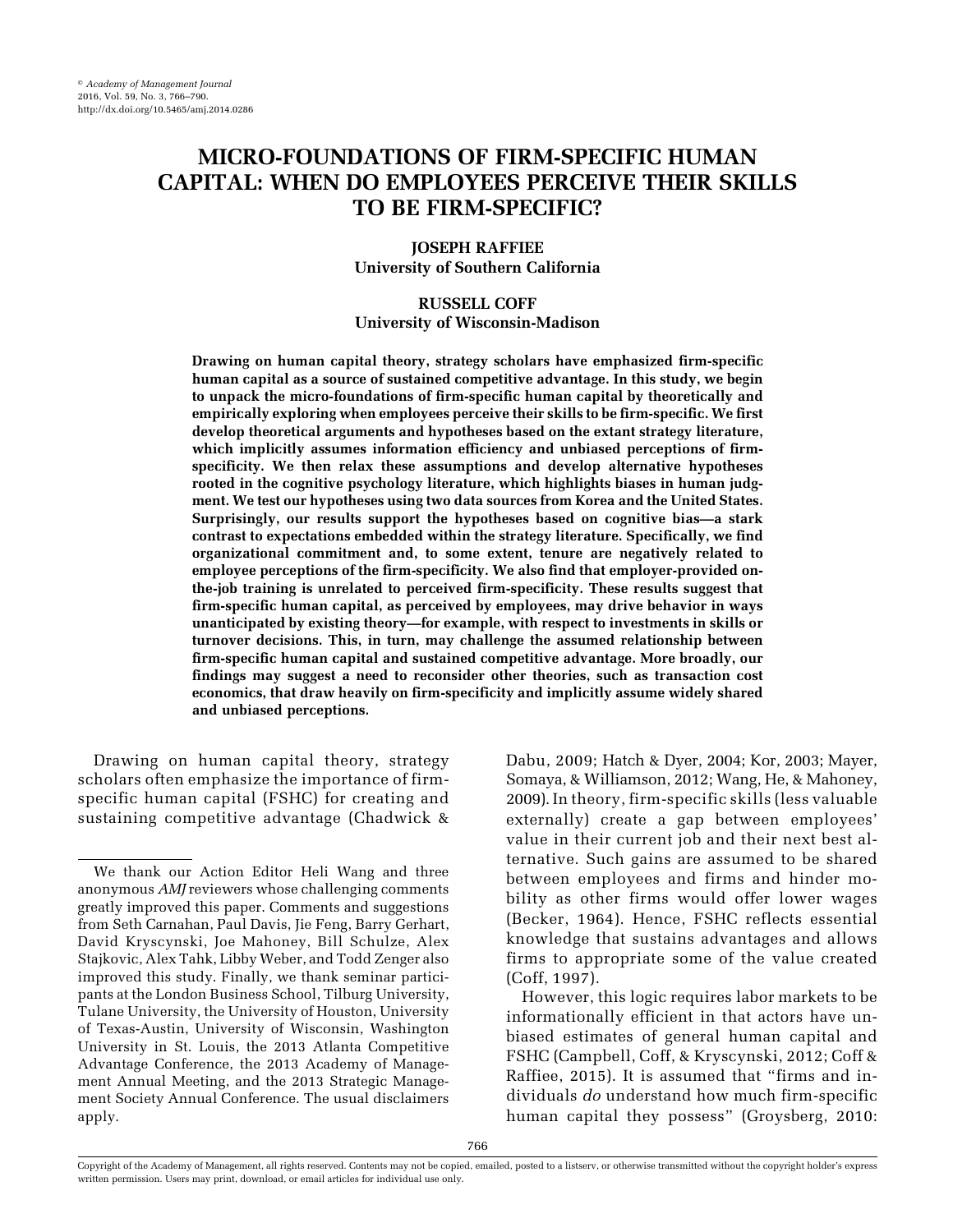328; emphasis in original).<sup>1</sup> This reflects an  $as$ sumption asymmetry problem in the strategy literature (Foss & Hallberg, 2014) as resource-based theory often presumes incomplete information (Mahoney & Pandian, 1992).

When we allow for such market imperfections, perceptions of firm-specificity become a central issue and it is unclear whether they would align with theoretical sources of these skills such as tenure or onthe-job training (Crook, Todd, Combs, Woehr, & Ketchen Jr., 2011; Hatch & Dyer, 2004). Thus, despite being a key construct, we know little about when employees actually perceive their skills to be firmspecific. This is a critical gap since employee perceptions ultimately drive behaviors (Adams, 1963; Vroom, 1964) such as turnover or investments in skills. Extant theory assumes that employees avoid firm-specific investments so their mobility is not limited (cf. Coff & Raffiee, 2015; Kryscynski & Ulrich, 2015) but this may not be the case if employee perceptions are based on imperfect information.

This paper marks a critical foray into the microfoundations of FSHC by theoretically and empirically exploring employee perceptions (Barney & Felin, 2013; Felin & Foss, 2009). Given the paucity of research in this area, we begin with hypotheses that follow logic from extant strategy research (i.e., labor markets are informationally efficient). Thus, extant literature leads us to expect that employee perceptions of firm-specificity will be positively related to organizational tenure, onthe-job training, and organizational commitment.

We then relax the efficiency assumptions and draw on the cognitive psychology literature to develop a theory of employee perceptions of firmspecificity under imperfect information. Such perceptions may be subject to many cognitive biases, leading to predictions in stark contrast to extant strategy theory. We use two large samples collected in two countries (Korea and the U.S.), where employees reported the extent to which they believed their skills to be firm-specific. These data are uniquely suited to address this question and our use of two independent samples strengthens the validity and reliability of our findings (Goldfarb & King, 2016).

Surprisingly, our findings largely support hypotheses drawn from the cognitive psychology literature. Specifically, we find evidence that organizational commitment and tenure are negatively related to employee perceptions of firm-specificity while on-the-job training is unrelated to perceived firmspecificity. These results contradict existing strategy theory and may challenge the assumed role of FSHC as a source of sustained competitive advantage. This study underscores the need for research on how employee perceptions differ from those of other actors as well as how perceptions may drive behavior. For example, there may be a need to reconsider other theories, such as transaction cost economics, that make strong, yet untested, assumptions about perceptions of firm-specificity.

### THEORY AND HYPOTHESES

# The Importance of Firm-Specific Human Capital (FSHC)

Many scholars have argued that resources and capabilities may take the form of FSHC (Coff, 1997; Hatch & Dyer, 2004; Kor & Leblebici, 2005)—knowledge, skills, and abilities that have limited value outside of a given firm. There are three reasons that FSHC is central to the resource-based view. First, a firm's unique capabilities typically require valuable and rare idiosyncratic knowledge (Barney, 1991)—firm heterogeneity often demands FSHC.

Second, FSHC functions as an isolating mechanism (Lippman & Rumelt, 1982). Human capital can only serve as a source of sustained advantage if rivals are unable to acquire or imitate the resource. Since FSHC is less valuable to other firms, it is thought to be promising as an ex-post limit to resource mobility (Peteraf, 1993). This assumption is drawn from the classic human capital literature (Becker, 1964; Glick & Feuer, 1984; Hashimoto, 1981; Jovanovic, 1979; Parsons, 1972). That is, FSHC will create a gap between the value of workers' skills in the focal firm and their value to other employers, resulting in a pay cut should workers decide to move. Conversely, because general human capital is highly transferable, workers with such skills can switch employers more easily without enduring a wage penalty.<sup>2</sup>

<sup>&</sup>lt;sup>1</sup> This is part of a larger set of assumptions about labor market efficiency (e.g., wages are tightly coupled with productivity, value of general human capital is constant across firms, employees are motivated primarily by monetary incentives) (see Campbell et al., 2012).

 $2<sup>2</sup>$  Here we use the term general human capital to refer to human capital that is not specific to a firm. This includes industry-specific human capital since that is valuable to rivals and thus subject to competitive pricing. This logic also assumes that the use-value of general human capital is homogeneous across firms (Campbell et al., 2012).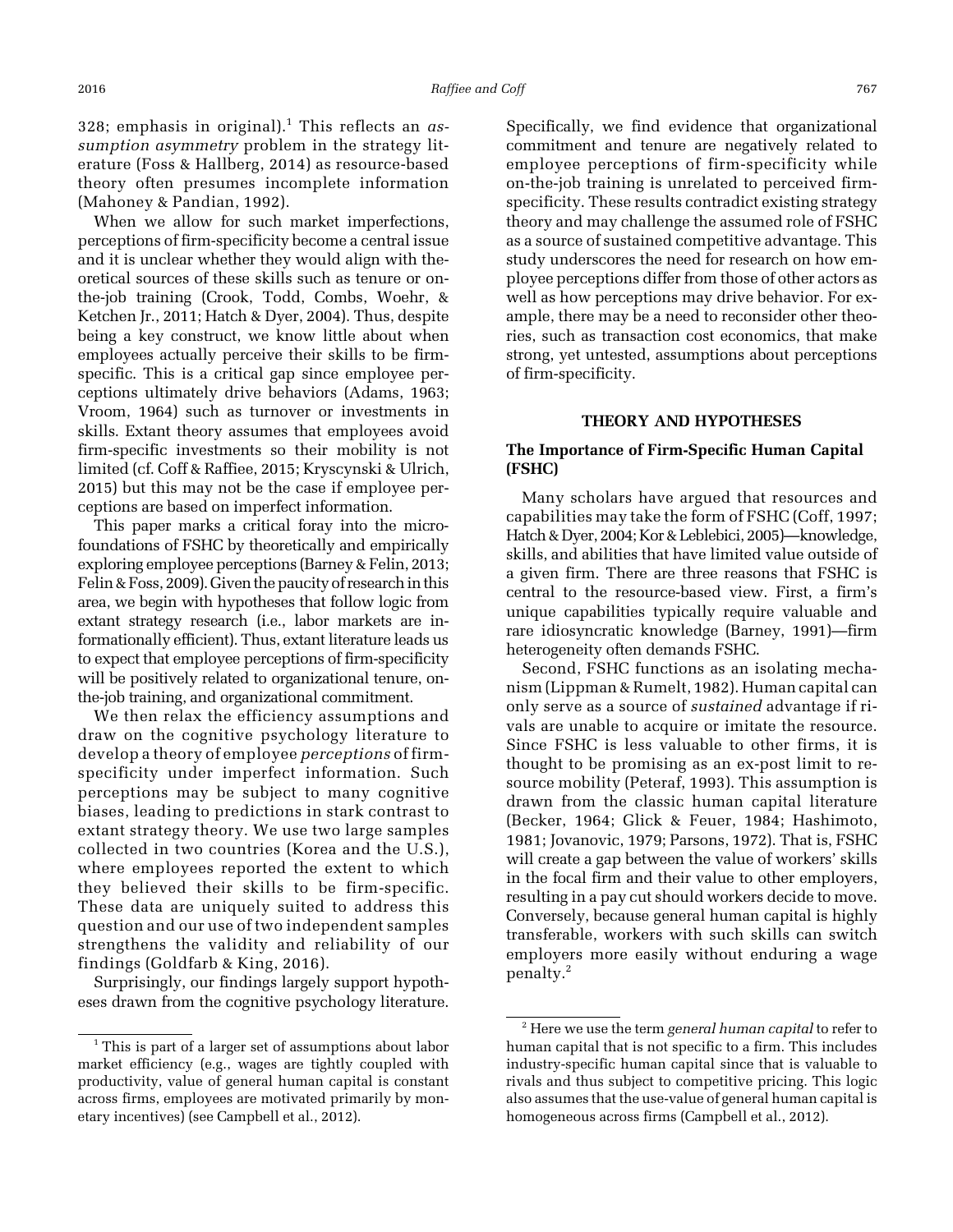The third reason FSHC is critical to resource-based theory revolves around rent appropriation from human capital (Coff, 1999). The gap in the value of FSHC means that the focal firm may be able to retain employees with FSHC for less than their value in use. That is, employees' next best offer would be lower and the firm could beat external offers and still capture some of the value created. For example, Bidwell (2011) found that, while external hires tended to have relatively stronger signals of general human capital (e.g., education) and were paid significantly more, lower paid internal hires (with FSHC) tended to be more productive on average.

Increasingly the strategy literature has explored the dilemma that workers may be reluctant to invest in FSHC (Wang et al., 2009; Wang & Wong, 2012). For example, employees may be vulnerable to a "holdup" problem (Wang et al., 2009; Williamson, 1975) where employers act opportunistically, perhaps by lowering wages or benefits, once the investment is made (Kessler & Lülfesmann, 2006). Here the only alternative for dissatisfied employees might be to accept even lower wages elsewhere. Employees may also be reluctant to invest in FSHC if they have concerns that their firm may fail, rendering their investments in FSHC useless. Indeed, this dilemma is thought to be quite significant, prompting the use of governance safeguards to alleviate hold-up concerns (Mahoney & Kor, 2015) or even driving costly corporate diversification so that FSHC can be redeployed in different divisions (Wang & Barney, 2006).

Perceptions of FSHC: Expectations from extant strategy theory. While the logic presented above is largely taken for granted in the strategy literature, it requires several strong implicit assumptions (Campbell et al., 2012; Groysberg, 2010). Most importantly, labor markets must be informationally efficient so perceptions of human capital are unbiased (Coff & Raffiee, 2015). While perfect information is not essential, firms and workers must be adept at assessing what skills are transferrable to set appropriate wages and so workers can decide what skills to acquire. This condition is essential for FSHC to limit worker mobility and drive their reluctance to invest in FSHC. The coarse signals that employers rely on, like years of schooling, are observable and seem to meet this criterion. However, these do not capture substantial individual variation within similar years of schooling or tacit knowledge such as industry recipes (Spender, 1989) that is general but hard to observe.

The following hypotheses reflect strong (unbiased) information efficiency inherent in the strategy literature. As such, we begin by assuming perceptions are aligned with objective FSHC.

### Organizational Tenure and FSHC

Given the belief that FSHC hinders employee mobility, it is understandablewhy tenure at a firm is often used as a proxy for firm-specificity (Crook et al., 2011). Common examples of FSHC include tacit knowledge (Polanyi, 1962) that focuses on idiosyncratic organizational routines (Grant, 1996), a firm's culture (Wang, Barney, & Reuer, 2003), or an organization's physical or social landscape (Lazear, 2009). The accumulation of such skills is generally assumed to occur over time. Bidwell (2011) used this logic to predict that external hires will have lower initial performance than internal hires—experience can be more valuable within a specific firm than it is across firms. Similarly, studies have found that individuals tend to suffer a decline in performance upon moving to other workplaces (Campbell, Saxton, & Banerjee, 2014; Groysberg & Lee, 2009; Groysberg, Lee, & Nanda, 2008; Huckman & Pisano, 2006).

In this sense, FSHC might be viewed not so much as an investment decision but rather as a byproduct of prolonged tenure within a firm. Regardless of the nature of the decision, assuming informational efficiency, workers should perceive that FSHC increases with tenure in the firm.

Hypothesis 1a. Organizational tenure will be positively related to employee perceptions of firm-specific human capital (FSHC).

# Employer-Provided On-the-Job Training (OJT) and FSHC

Similarly, employer-provided training has been used as a proxy for FSHC (e.g., Hatch & Dyer, 2004). While training that takes place outside of the firm (e.g., formal education) is assumed to be more general, internal training—particularly on-the-job training (OJT) provided by the employer—is assumed to be relatively more firm-specific (Hatch & Dyer, 2004; Lepak & Snell, 1999; Lynch, 1991). For example, arguing that firm-specific assets are needed to sustain advantages, Dierickx and Cool (1989: 1505) note: "Generic labor is rented in the market; firm-specific skills, knowledge, and values are accumulated through on the job learning and training." While such training often includes general skills as well, it is a common way for workers to acquire FSHC. Indeed, OJT may be especially useful for learning firm-specific policies/procedures/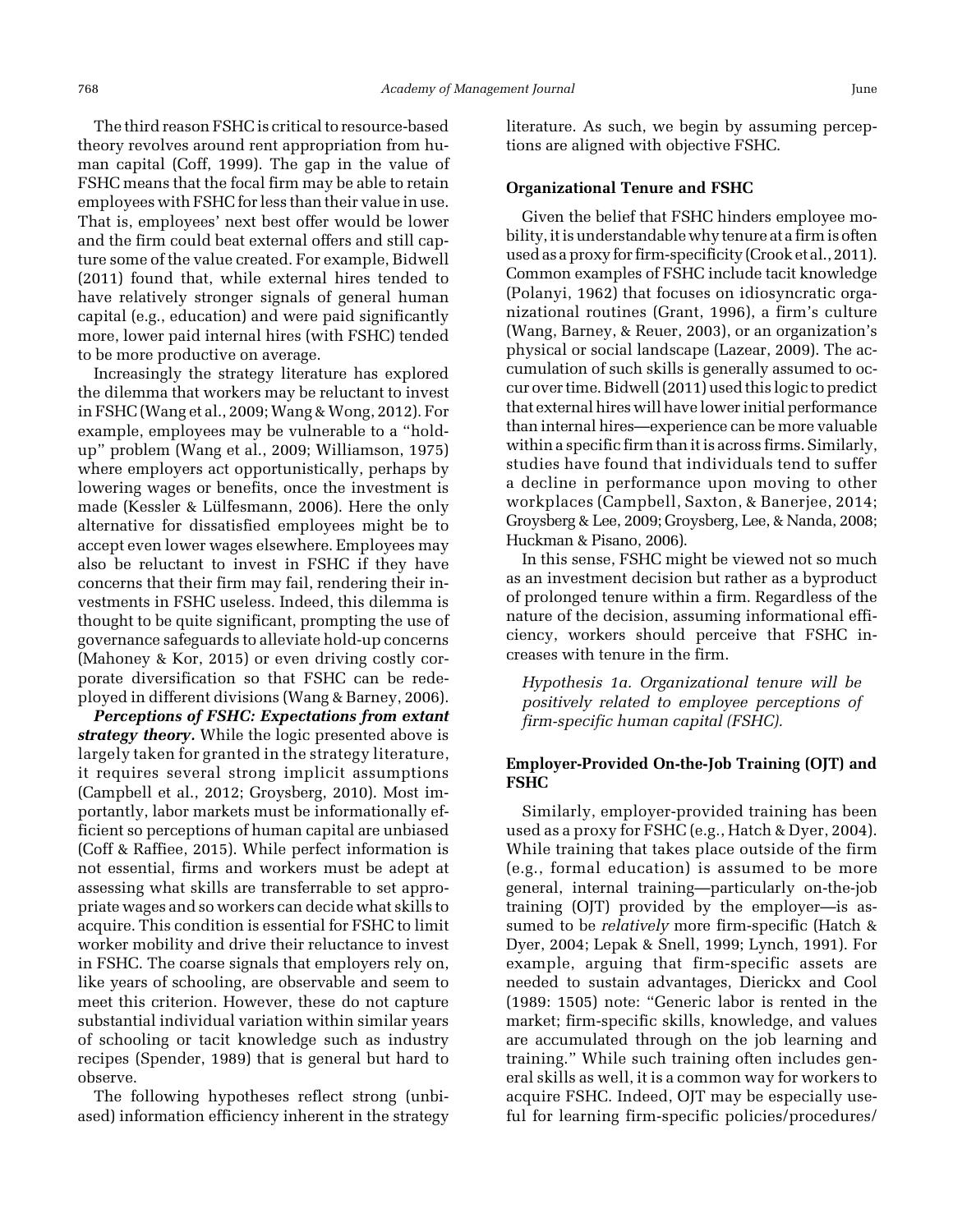routines, the organizational culture, and how to perform idiosyncratic jobs. Thus, while not all aspects of OJT are firm-specific, relatively more of this knowledge will be firm-specific than would be the case for other types of training. Again, given informational efficiency, this should be reflected in worker perceptions.

Hypothesis 2a. Employer-provided on-the-job training (OJT) will be positively related to employee perceptions of firm-specific human capital (FSHC).

#### Organizational Commitment and FSHC

Drawing on transaction cost economics (TCE) and human capital theory, it is assumed that employees are reluctant to make firm-specific investments (Mahoney & Kor, 2015). Williamson (1975) suggested that firm-specific investments expose employees to the potential for opportunistic behavior or "hold-up" once the investments are made. Accordingly, workers with FSHC may face personal risk if the firm fails, if their position is eliminated, or if the firm decides to appropriate additional value after FSHC is acquired (Wang et al., 2003; Wang & Barney, 2006). Importantly, this logic requires informational efficiency in that employees must know which skills are firm-specific in order to avoid such investments (Coff & Raffiee, 2015).

Wang et al. (2009) argued that firms could alleviate hold-up concerns and encourage employees to invest by signaling credible commitment to shared governance mechanisms that build trust (employee stock ownership, relational governance, etc.). These would engender greater employee affective commitment commensurate with enhanced commitment on the part of the firm (Klein, 1987). Put another way, part of the psychological contract would be that both employees and the firm would exhibit greater commitment (Brickson, 2005; Rousseau, 1995).

Independent of trust-based governance mechanisms, there may be a sorting effect where employees who decide to invest in FSHC are systematically more committed. Accordingly, for committed workers who do not plan to leave, the threat of holdup or potential wage penalty in the case of mobility may be less salient. In contrast, less committed employees may be reluctant to forego investments in general skills to build FSHC and may choose to exit. Again, this logic suggests that as organizational commitment increases, so would investments in FSHC. Thus, assuming informational efficiency, this should be reflected in employee perceptions:

Hypothesis 3a. Organizational commitment will be positively related to employee perceptions of firm-specific human capital (FSHC).

In sum, the extant strategy literature leads us to expect organizational tenure, OJT, and organizational commitment to be *positively* related with workers' perceived FSHC.

Perceptions of FSHC: A cognitive psychology **perspective.**<sup>3</sup> In this section, we relax the assumptions embedded within the strategy literature regarding FSHC and consider more deeply the cognitive process associated with the formation of subjective evaluations. As we shall see, by doing so we derive predictions regarding perceived FSHC that starkly contrast with those generated from the extant strategy literature.

First, we relax the assumption of informational efficiency. Not surprisingly, this assumption has been relaxed in many prominent labor economics theories (e.g., Spence, 1973) and market frictions play a crucial role in the broader strategy literature (Barney, 1991; Leiblein, 2011; Mahoney & Pandian, 1992; Mahoney & Qian, 2013). Thus, the fact that informational efficiency remains an underlying assumption regarding FSHC is a salient example of asymmetric assumptions within the strategy literature (Foss & Hallberg, 2014).

Second, we relax the assumption that assessments of firm-specificity are unbiased. Indeed, the fact that actors are subject to cognitive biases has been long recognized by strategy researchers (Barnes, 1984; Powell, Lovallo, & Fox, 2011; Schwenk, 1984), yet the notion that employees and firms make unbiased assessments regarding FSHC has remained a key implicit assumption. $4$  Relaxing this assumption allows perceptions of firm-specificity to vary among actors even if the quantity and quality of information is homogeneous (e.g., Kahneman, Slovic, & Tversky, 1982; Mather, Shafir, & Johnson, 2000). This, in turn,

<sup>&</sup>lt;sup>3</sup> We wish to be forthcoming that, given deeply ensconced assumptions of information efficiency regarding FSHC in the strategy literature, these hypotheses were not developed ex-ante. However, once it was apparent that perceptions did not follow expected patterns, we developed the theoretical explanations posed in this section.

 $4$  Interestingly, Wang and Wong (2012) have argued that, when managers exhibit the bias of escalation of commitment toward risky projects, it increases employee incentives to invest in FSHC. However, we are unaware of research that has investigated how or if cognitive biases influence employee perceptions of firm-specificity itself.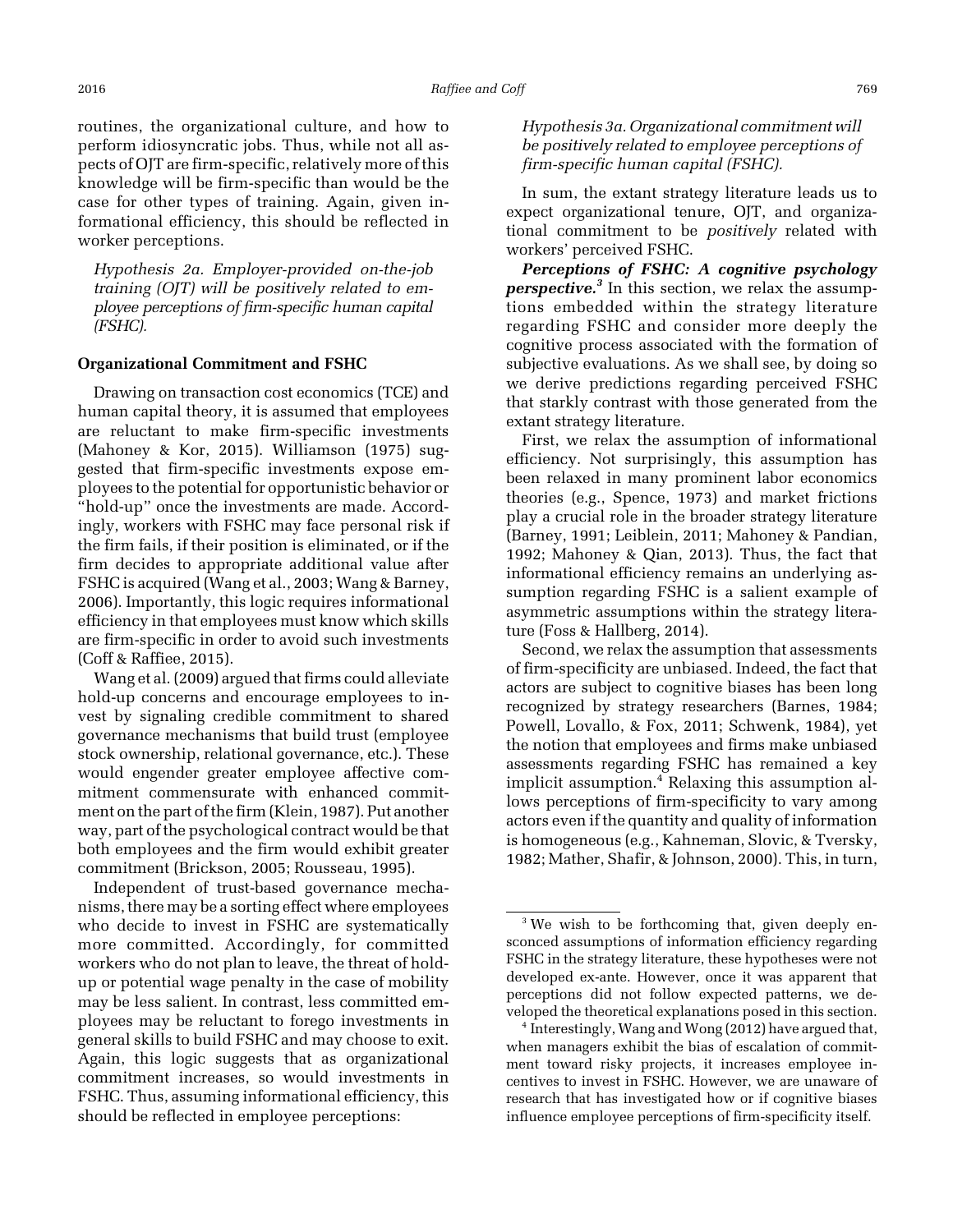allows us to develop a theory of perceived FSHC, even if such perceptions are inaccurate.

#### Ex-Ante Versus Ex-Post Perceptions of FSHC

Importantly, when we relax these assumptions, we must differentiate between perceptions of FSHC exante and ex-post investment. That is, if perceptions of FSHC are subjective, an employee may perceive a skill's specificity one way prior to making the investment (i.e., ex-ante evaluation) and another way afterward (i.e., ex-post evaluation). This distinction is not relevant in the existing strategy literature because subjective and objective FSHC are assumed to be tightly coupled (Campbell et al., 2012). Thus, we suggest that an employee may invest in what she initially perceives to be general (firm-specific) skills and later perceive those same skills to be firmspecific (general). This would not be possible in the context of perfect information.

In this study, we develop a theory to explain employee perceptions of FSHC ex-post investment. However, our arguments underscore the need for future research exploring the drivers of ex-ante perceptions as well as an examination of conditions under which ex-ante and ex-post perceptions are most likely to have meaningful differences.

#### Organizational Tenure and FSHC

Several potential sources of cognitive bias lead us to expect a negative relationship between tenure and perceived firm-specificity—even if actual objective specificity were increasing over time. As discussed, extant theory assumes that employees are reluctant, ex-ante, to invest in FSHC (Mahoney & Kor, 2015). However, the fact that employees should prefer not to make firm-specific investments ex-ante has important implications for how they are likely to perceive the specificity of their skills, ex-post. Since our study explores ex-post perceptions, it seems plausible that employees may question their earlier decisions to acquire FSHC. Upon reflection, they may regret prior investment decisions if they feel they resulted in firm-specific knowledge or skills that are not strongly valued in the labor market.

Festinger's (1957) theory of cognitive dissonance suggests that humans strive to maintain internal consistency, and, when faced with inconsistency, seek to resolve it by modifying behaviors or altering beliefs. If longer tenured employees develop more firm-specific skills then they will likely experience increasing psychological discomfort and inconsistency given their

inherent preference to develop general skills. However, employees cannot modify past behavior regarding such investments. As a result, cognitive dissonance theory suggests that employees may achieve internal consistency by modifying their beliefs regarding what constitutes firm-specificity (Festinger, 1957). In this sense, even if longer tenured employees have developed a large share of firm-specific skills they may ignore this information or modify their beliefs regarding firm-specificity, leading toward a bias to perceive their skill portfolio as being relatively more general than firm-specific.

Choice supportive bias offers similar logic in that individuals seek to view past behaviors in a positive light, and, as a result, overstate positive aspects of past behavior while underestimating or ignoring negative aspects (Mather et al., 2000). This is highly relevant when employees assess the firm-specificity of their skills since most skills have both specific and general components. That is, skills are best reflected on a continuum between specific and general rather than being purely one or the other (Becker, 1964). In addition, a person's portfolio of skills may include a mixture of such varied skills (Lazear, 2009). Thus, in an effort to minimize regret and maximize satisfaction with past choices, choice supportive bias suggests that when employees retrospectively assess the firm-specificity of their skill portfolio, they will overstate the general components (even if they are marginal) while downplaying or ignoring firmspecific components (even if they are substantial) (Mather et al., 2000). This leads to a systematic bias where employees will perceive their skill portfolio as relatively more general even if it is quite firmspecific. $5$ 

Employees' ex-post evaluations of their skills are also likely to be subject to errors in retrospective accounts or recall bias (e.g., Golden, 1992, 1997). Such errors in reporting past actions from memory

<sup>5</sup> Similarly, the literature on self-enhancement and superiority bias suggests that individuals tend to exhibit a tendency to describe themselves more positively than a strictly normative criteria would suggest (Brown, 1986; Krueger, 1998). Likewise, as with choice supportive bias, theories of positive illusions suggest that individuals disregard negative information to create a positive illusion that all is well (Taylor, 1989; Taylor & Brown, 1988). Again, assuming employees prefer to develop general skills, these cognitive biases would suggest that employee reports of FSHC may overestimate the degree to which their skills are comprised of general human capital. Importantly, if tenure marks an increase in actual FSHC, it may increasingly trigger these biases.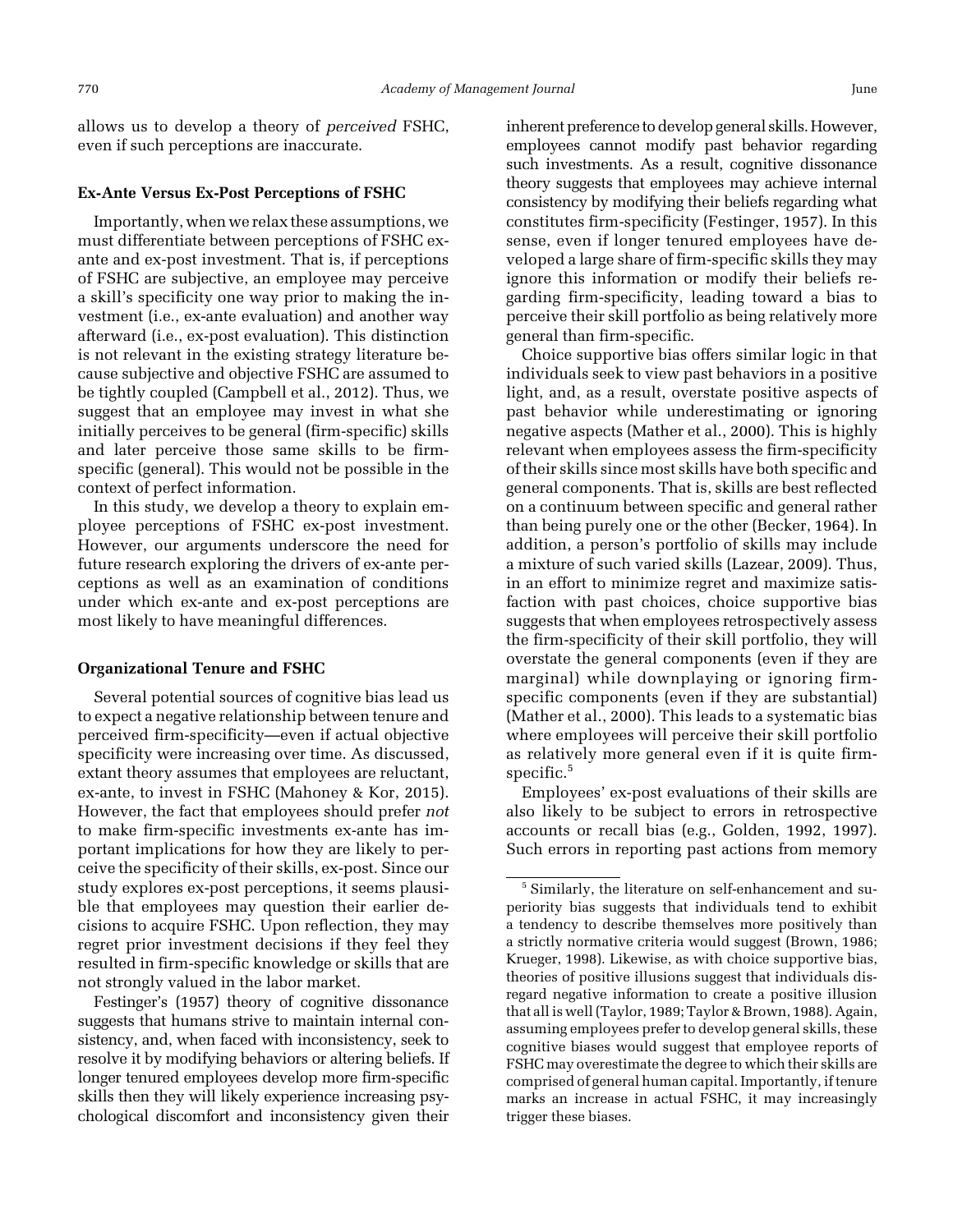may bias longer tenured employees to report their skills as being more general, in part because ex-post assessments are influenced by the availability bias (Kahneman et al., 1982; Tversky & Kahneman, 1973, 1974). That is, people estimate frequencies based on the ease at which instances can be recalled from memory (Tversky & Kahneman, 1973). FSHC may be systematically harder to recall than general skills since FSHC is often hard to observe (Prendergast, 1993). Indeed, Groysberg (2010: 328–329) noted that firm-specific skills have become increasingly "soft" (e.g., relationships) as opposed to "hard" (e.g., computer proficiency). Softer skills may tend to be more tacit and are thus hard to convey, unconscious, and often taken for granted. Thus, when employees assess specificity, examples of harder general skills may be more salient and easier to recall from memory than softer firmspecific skills. This, in turn, may bias employees toward overestimating the degree to which their skills are general.

The availability bias may be even more impactful for long tenured employees since they will tend to have more examples of general skills to recall. In addition, the effect of the availability bias may be exacerbated for FSHC that was acquired early in an employee's tenure (e.g., organizational socialization, learning basic routines, etc.). In this case, not only are firm-specific skills less likely to be accessible due to their vague nature, but also because they may have been developed earlier in the employee's tenure.6 Again, the increased ease of recall (Tversky & Kahneman, 1973) suggests that longer tenured workers may systematically overestimate the transferability of their skills.

Finally, longer tenured employees may be prone to the false consensus bias (Loewenstein, O'Donoghue, & Rabin, 2003) in that, the longer they are with a particular company the more they may assume that other firms operate in similar ways. Given the context of imperfect information, when employees do not know how other employers operate, they may fill in information gaps with what they know from their current employer. This would lead longer tenured employees to overestimate how general their skills are.

Taken together, these arguments suggest that, expost investment, longer tenured employees may be systematically biased to perceive their human capital portfolios as more general.<sup>7</sup> Thus:

Hypothesis 1b. Organizational tenure will be negatively related to employee perceptions of firm-specific human capital (FSHC).

# Employer-Provided On-the-Job Training (OJT) and FSHC

Similar arguments can be made for employerprovided OJT and perceived FSHC. Again, the starting point is that employees typically prefer general to firm-specific skills. Like tenure, this preference may bias workers who have completed OJT to perceive the resulting skills as largely transferable. This may be due to cognitive dissonance where employees modify their beliefs about what constitutes firm-specificity (Festinger, 1957) or choice supportive bias where employees overemphasize training that is generally applicable while underestimating firm-specific training (Mather & Johnson, 2000; Mather et al., 2000). Thus, even if employees receive highly firm-specific OJT, they may alter their beliefs to conclude that the skills are firm-specific (e.g., "other firms will value knowledge of my firm's proprietary products") or emphasize the general components. This is important because, even if OJT is heavily firm-specific (Lynch, 1991), at least some of the training will be more general, and, again, choice supportive bias suggests that employees will overstate such content when assessing the firmspecificity of OJT.

Recall bias may also influence employees who receive OJT to perceive their skill portfolio as more general (Kahneman et al., 1982; Tversky & Kahneman, 1973, 1974). As described above, OJT may enhance both the softer firm-specific skills and harder general skills. However, softer skills (like getting along with team members) are harder to observe and may be less salient than harder, more general, skills (like how to make a sales call). As such, when assessing specificity, workers may first recall sessions of OJT and then recall the harder (general) skills learned in such training. As a result, employees who receive more OJT may be biased toward perceiving their skill portfolio as more general. Similarly, if cognitive dissonance steers perceptions of OJT

<sup>6</sup> Contrary to assumptions in the literature, FSHC may be developed more heavily early in an employee's tenure (socialization, learning basic routines, etc.). We explore this possibility further in the discussion section.

<sup>&</sup>lt;sup>7</sup> The biases we describe above are not exhaustive. Indeed, if employees prefer general skills, then other biases (e.g., egocentric bias [Ross & Sicoly, 1979], confirmation bias [Nickerson, 1998]) lead to similar predictions.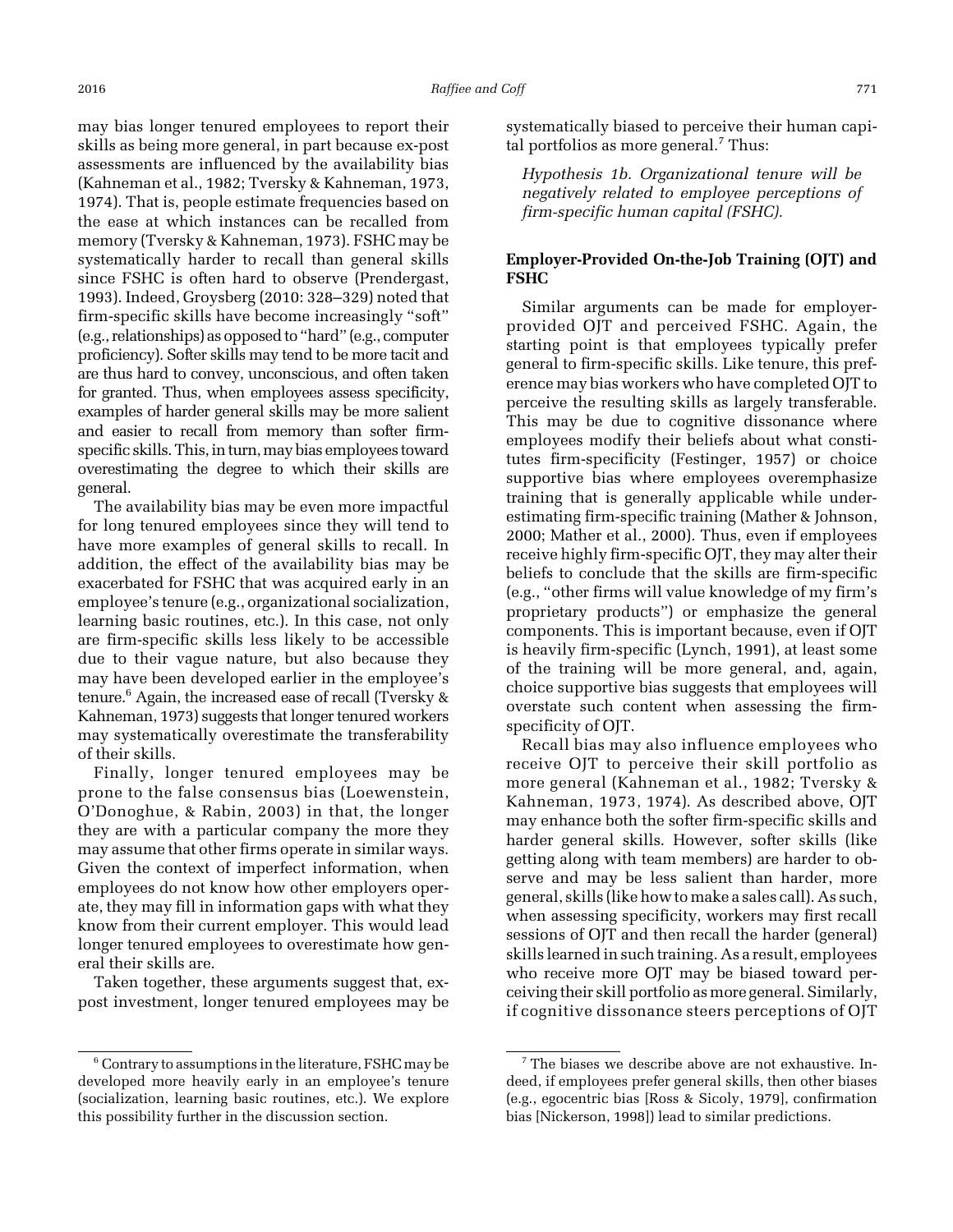toward transferability (Festinger, 1957), or general components of OJT are overemphasized (Mather & Johnson, 2000; Mather et al., 2000), then this will exacerbate the effect of recall bias on workers who receive OJT toward perceiving their skills as largely general even if the training was heavily firm-specific.

Together, these arguments suggest that, ex-post investment, workers with more OJT will be systematically biased to perceive their human capital portfolio as more general. Thus:

Hypothesis 2b. Employer-provided on-the-job training (OJT) will be negatively related to employee perceptions of firm-specific human capital (FSHC).

#### Organizational Commitment and FSHC

There are many reasons to believe that perceived FSHC might be negatively related to organizational commitment. First, we must recognize that affective organizational commitment goes beyond intentions to stay at the firm—it reflects a positive attitude toward shared objectives (Gardner, Wright, & Moynihan, 2011). Thus, a dissatisfied worker who feels stuck at a firm (few alternatives), but chooses not to exit, would tend to report lower affective organizational commitment (Crossley, Bennett, Jex, & Burnfield, 2007).

Based on our earlier logic, it seems likely that, if employees perceive their skills to be largely firmspecific, they may feel frustrated by prior decisions that brought them to that point. In addition to feeling exasperated by their own decisions, they may also feel tricked or betrayed by the firm to acquire skills that are not valued externally. These feelings are anticipated in the literature as reasons why workers are reluctant to invest in FSHC (Wang et al., 2009; Wang & Barney, 2006; Wang & Lim, 2008). As a result, one might expect these workers to report lower affective commitment to the organization, ex-post.

Causality may also run the other way. Uncommitted workers may be prone to report that their skills are firm-specific because they feel stuck. Under this logic, an employee's skills may not actually be firm-specific, but uncommitted and dissatisfied employees may believe that their skills are not valuable to other firms. That is, rather than being dissatisfied with their prior investments in FSHC, employees' perceptions of firm-specificity may be an outcome of reduced organizational commitment. In this sense, the perceived firm-specificity could be a manifestation of dissatisfaction as opposed to actual firm-specific skills.

Looking at it from the other side, committed employees may view their skills as more general—even if this is not the case. Committed employees tend to hold their jobs and firms in high regard and exhibit little intention to exit (Mathieu & Zajac, 1990). This positive affective orientation may influence other evaluations (Reibstein, Lovelock, & Dobson, 1980), including perceived firm-specificity. For example, committed employees may be more likely to believe their knowledge and skills are valuable in general (e.g., "I love this company and we do important stuff"). This, in turn, may lead them to think other firms share their beliefs due to the false consensus and projection bias—the assumption that others share one's own attitudes and beliefs (Loewenstein et al., 2003; Ross, Greene, & House, 1977). Indeed, this is consistent with research on depressive realism, which suggests that depressed individuals often have more realistic perceptions of reality (Alloy & Abramson, 1979), while happy people are often subject to optimistic biases (Abrahamson, Alloy, & Metalsky, 1988). Thus, committed employees may have biased perceptions of specificity in that they optimistically believe their skills are widely valued, even if they are not.

It is also possible that, when employees perceive that they are developing general skills within their firm, it leads to greater affective organizational commitment (Gardner et al., 2011). While this may sound counter-intuitive given that general human capital should make workers more mobile, Galunic and Anderson (2000) argued that firms invest in employees' general human capital as part of a psychological contract to engender employee commitment. Stated differently, when employees perceive skills they have developed within a firm are valued elsewhere, it elicits a positive affective response and employees reciprocate by increasing their commitment to the focal firm, despite having greater external options.

Taken together, these arguments suggest that more committed employees may be systematically biased to perceive their human capital portfolio as more general and less committed employees may be biased to perceive their skills to be more firm-specific. Thus:

# Hypothesis 3b. Organizational commitment will be negatively related to employee perceptions of firm-specific human capital (FSHC).

In sum, the predictions above contradict those derived from the existing strategy literature. Drawing on the cognitive psychology literature, we expect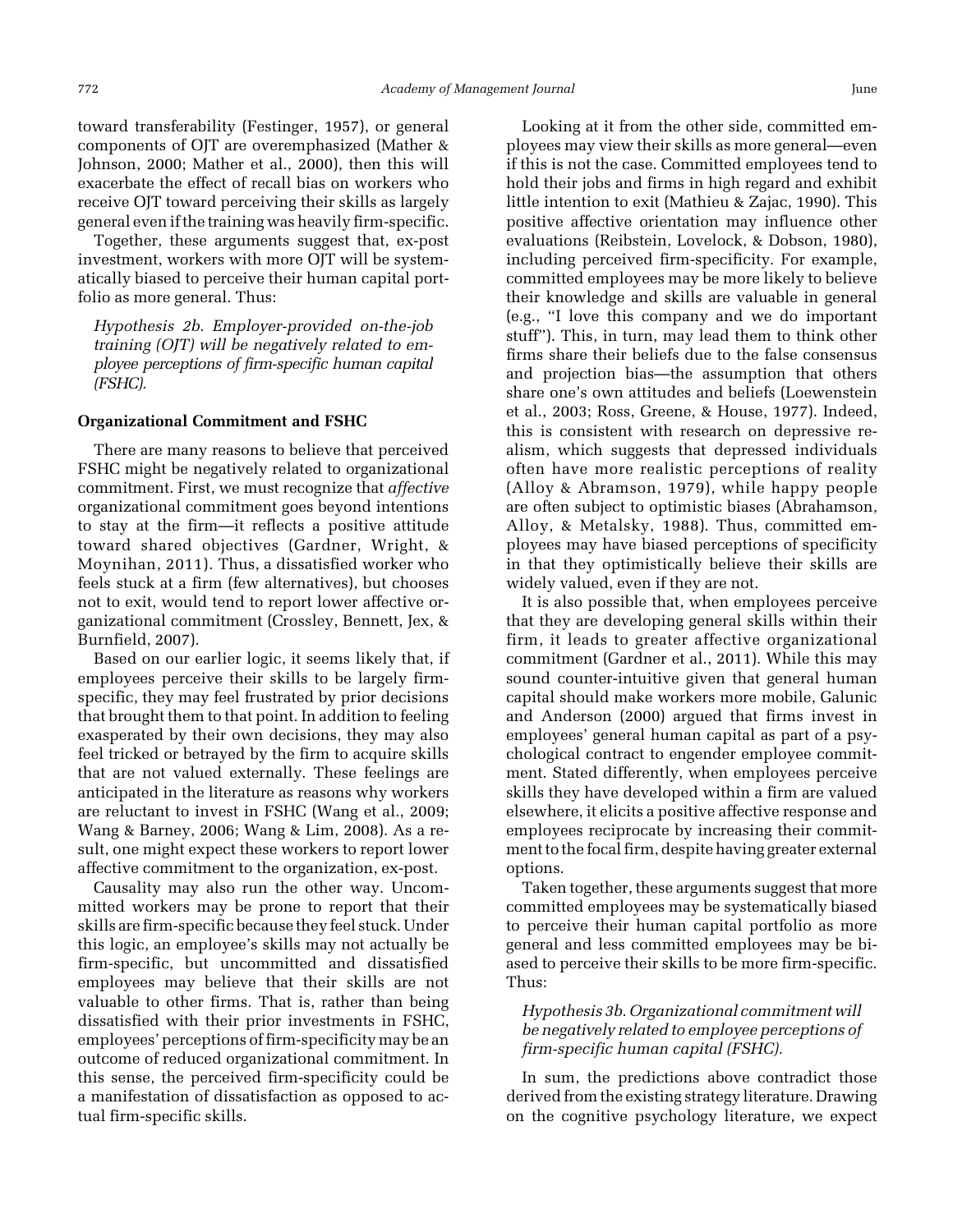organizational tenure, OJT, and organizational commitment to be negatively related to workers' perceived FSHC.

#### **METHODS**

#### Data and Sample

We test our hypotheses using two independent data sources. First, we use data from the Korean Labor and Income Panel Study (KLIPS), a longitudinal annual survey of over 17,000 individuals which has been used by management scholars to study labor markets and labor market frictions (e.g., Astebro, Chen, & Thompson, 2011). During each survey round, respondents were asked a series of questions regarding their employment, socioeconomic, and demographic status. Since some questions were not asked each year, we use data from the 2002–2007 surveys. After dropping workers who were unemployed, part-time, selfemployed, contract workers, military personnel, and non-respondents on key variables, our final sample consisted of an unbalanced panel with 5,419 individuals and 16,580 individual-year observations.

Second, we use data from the National Longitudinal Survey of Youth, 1979 cohort (NLSY79). The NLSY79 is a longitudinal survey that tracks the employment histories of 12,686 men and women. The survey is administered by the U.S. Bureau of Labor Statistics and has been frequently used by organizational scholars (e.g., Davis, Trevor, & Feng, 2015; Raffiee & Feng, 2014). Respondents were first surveyed in 1979 with annual follow up surveys until 1994 and biennially after that. We use the 1994 survey to capitalize on a unique question regarding perceptions of firm-specificity. We used the same exclusion criteria for the NLSY79 data that we did for the KLIPS. The final sample consisted of a crosssection of 2,438 individuals.

The use of two data sources offers several advantages. First, although the structure of the labor market in Korea is fairly similar to the United States (Kim & Cheon, 2004), the NLSY79 data help ensure that our results generalize cross culturally to Western contexts (Stajkovic, Lee, Greenwald, & Raffiee, 2015). Second, while the design and structure of the KLIPS and NLSY79 is quite similar, the differences between them help address limitations inherent in each data source, as detailed below. Third, replication using two independent samples reduces the likelihood that patterns observed are spurious and increases reliability of conclusions that can be drawn from our findings (Goldfarb & King, 2016).

### Dependent Variable

Perceived firm-specific human capital  $(FSHC_{Perceived})$ . KLIPS respondents were asked: "How useful do you think your knowledge or skills which you learned from this job would be for other jobs if you move to another workplace in the same industry and occupation?" Responses were measured using a 4-point Likert scale: (1) Useful as much as in the current workplace, (2) Partly useful, (3) Hardly useful, or (4) I did not learn any special knowledge or skills from this job.

We excluded respondents who reported that they did not learn any knowledge or skills from their job (response 4) since this confounds the specificity of the knowledge with the question of whether there was any knowledge gained. In addition, it is important to note that the survey uses the term "job" and "workplace" interchangeably with the term "employer" in many places so responses generally capture the specificity of knowledge and skills at their current employer, as opposed to job-specific skills within an organization.<sup>8</sup>

The NLSY79 used a different but complementary strategy to measure FSHC<sub>Perceived</sub>. NLSY79 respondents were first asked if they were able to perform all of the required job duties when hired. Those who could *not* perform all of the duties were then asked how they acquired the requisite knowledge and skills. Thus, we can infer that such knowledge and skills are valuable since, without them, the employee would be unable to perform necessary job duties. Learning activities included companysponsored training (seminars and classes), informal training with supervisors and coworkers, and selfguided instruction. Respondents provided the number of weeks and average hours per week for each of the learning activities. FSHC<sub>Perceived</sub> was measured using the following question: "How many of the skills that you learned doing any of these activities do you think would be useful in doing the

<sup>&</sup>lt;sup>8</sup> At the start of each survey, administers ask respondents if they are working at the same job/workplace they reported in the previous survey wave. Respondents chose between "Still working in the same workplace/job" or "Left or quit that workplace/job." Those who indicated that they had not moved were then asked about changes in responsibilities as well as changes in title/position. Results are robust when we control for such changes.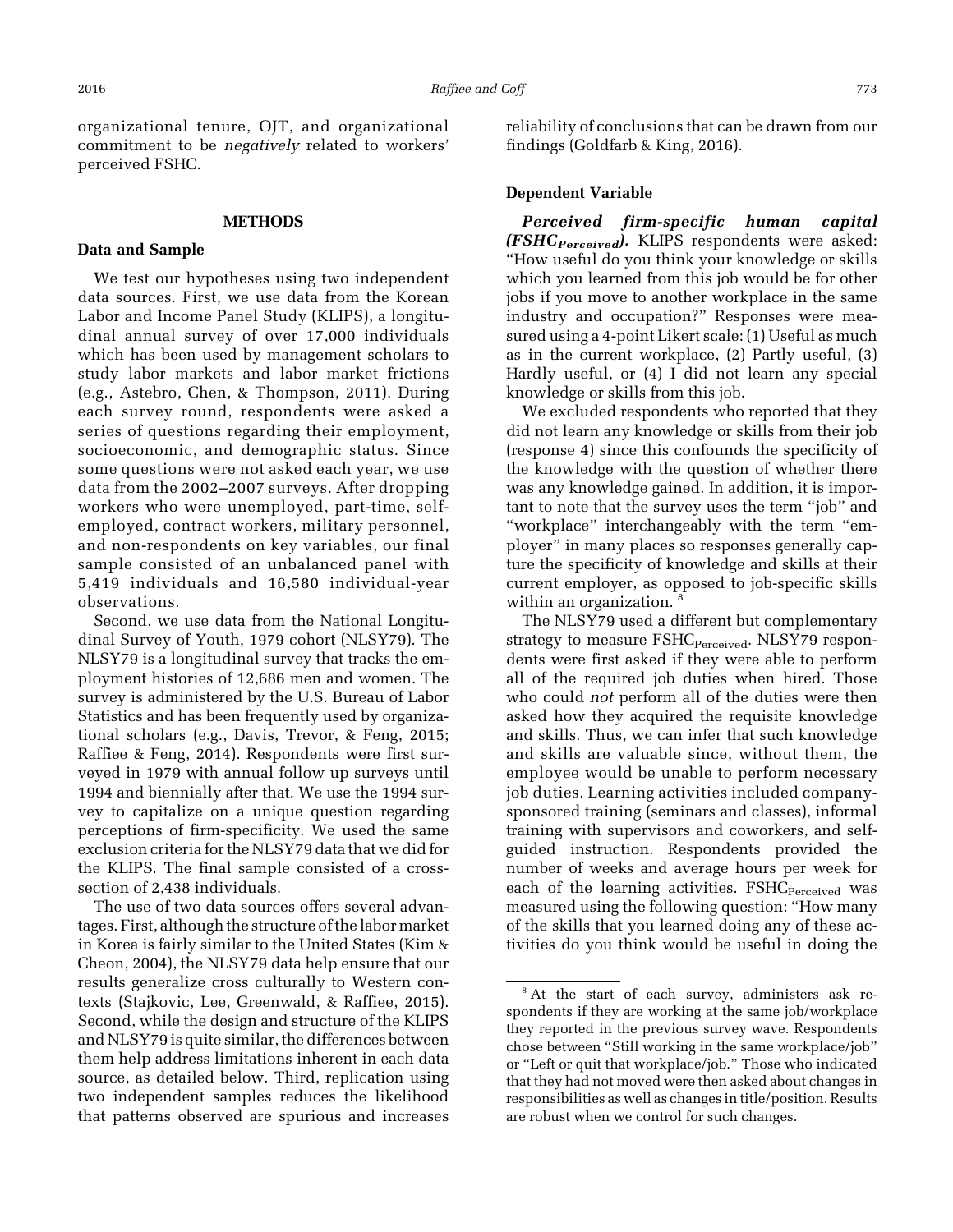SAME kind of work you are now doing for an employer other than your current employer?" The 5-item Likert scale ran from  $1 =$  all or almost all of the skills (low specificity) to  $5 =$  none or almost none of the skills (high specificity).

### Independent Variables

Organizational tenure. We measure organizational tenure in the KLIPS and NLSY79 as the number of years a respondent was with a firm. This is calculated by subtracting each person's job start date from the date that the survey was administered. We took the natural log because the distribution was heavily skewed (positively), particularly in the KLIPS sample.

On-the-job training (OJT). The KLIPS provides information on several types of employee training. First, all workers were asked if they participated in vocational/occupational training. Although the term "vocational" may be commonly associated with general training, we employed stringent criteria to identify such training that would be most likely to contain firm-specific knowledge and skills. Specifically, we only included training that met the following criteria: (1) the purpose of training was to improve job skills (as opposed to acquiring certifications, learning skills to start a business, etc.), (2) the training was initiated by the employer (as opposed to the employee, the government, etc.), and (3) the training took place on-the-job (as opposed to off-site training centers, private institutions, etc.). OJT is measured as the total worker reported days of training (logged) that met these criteria. While there may still be some general components to such training, these criteria help to identify training that is more likely to include firm-specific knowledge and skills. For example, consider an insurance company that initiated a sales training program. If such training took place on-the-job, it would likely cover knowledge that is specific to the firm (e.g., sales routines and proprietary product information) along with general knowledge about insurance sales (federal regulations, etc.). This would be much less likely if the training were outsourced to a private off-site training center, if the government initiated the training, or if the training led to a professional certification.

As detailed above, the NLSY79 offers a more nuanced measure of OJT that includes hours of informal training with peers, supervisors, and self-training required for the employee to come up to speed. Again, this helps to establish that the content of the training is important and valued by the firm. We summed (and logged) the hours of informal training with supervisors, peers, and self-guided learning as such sources are most likely to involve tacit knowledge and be associated with the development of FSHC. However, our results remained unchanged when we used a sum of all learning activities as a measure of OJT or used each learning activity discretely.

**Organizational commitment.** We measure organizational commitment in the KLIPS using five items adapted from Mowday, Steers, and Porter's (1979) Organizational Commitment Questionnaire (OCQ) (see Table 1 for items). The items, on a 5-point Likert  $scale(1 = strongly disagree, 5 = strongly aggregate), were$ averaged to create a single measure (Cronbach's  $\alpha = .91$ ). The NLSY79 survey does not measure organizational commitment but does report job satisfaction, which we use as a proxy (Le, Schmidt, Harter, & Lauver, 2010). While evidence suggests job satisfaction may be empirically indistinguishable from organizational commitment (Le et al., 2010), theoretically they are distinct (Brooke, Russell, & Price, 1988), and so this proxy should be interpreted with some caution.<sup>9</sup> Notably, in the KLIPS, organizational commitment and job satisfaction correlate highly ( $\rho$ =.77) and have similar effects on  $\mathrm{FSHC}_{\mathrm{Perceived}}$ .<sup>10</sup>

### Control Variables

To account for alternative explanations, we include a series of controls typical in the human capital literature. These measures for each data source are described in Table 1. The control variables included: Gender, Age/Age squared, Education, Managerial occupations, Government occupations, Work experience, Firm size, Industry, Location, and Year.

<sup>&</sup>lt;sup>9</sup> While similar theoretical arguments regarding employee willingness to invest in FSHC can be made with regard to job satisfaction, the extant literature has focused primarily on organizational commitment.

<sup>&</sup>lt;sup>10</sup> The KLIPS includes several measures of job satisfaction. The first is a 5-item scale that includes three items very similar to the Hackman and Oldham (1975) scale (Cronbach's  $\alpha = .91$ ). Second, two different single-item satisfaction measures (satisfaction with job content and with workplace) similar to the single-item scale included in the NLSY79, are asked. Research has demonstrated that single-item measures adequately capture overall job satisfaction (Lee, Gerhart, Weller, & Trevor, 2008). Results in the KLIPS data are robust to each job satisfaction measure.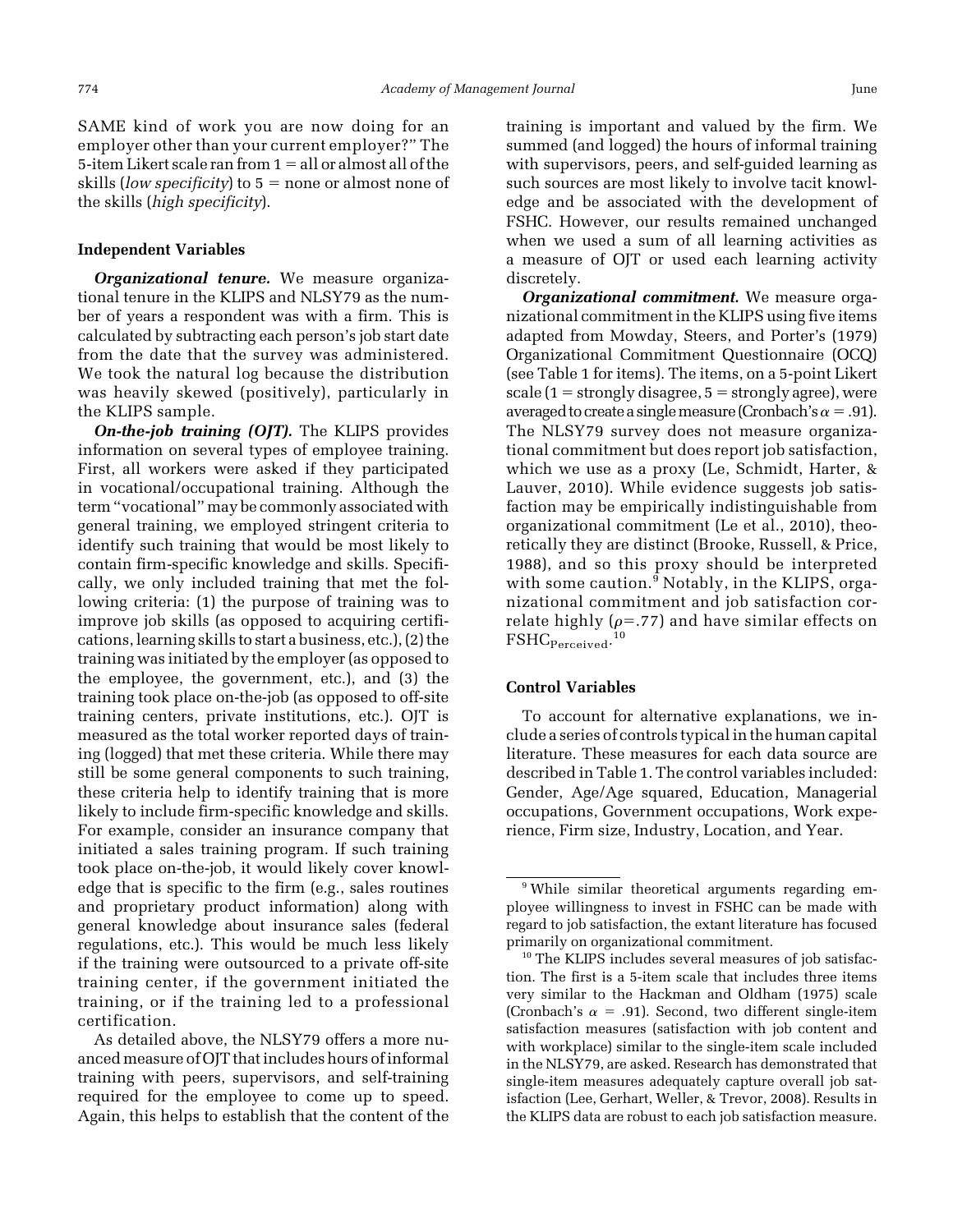# TABLE 1 Description of Measures

| <b>Measure</b>                                                        | KLIPS $(n = 16,580)$                                                                                                                                                                      | $NLSY79 (n = 2,438)$                                                                                                                                                                                  |
|-----------------------------------------------------------------------|-------------------------------------------------------------------------------------------------------------------------------------------------------------------------------------------|-------------------------------------------------------------------------------------------------------------------------------------------------------------------------------------------------------|
|                                                                       | <b>Dependent Variable</b>                                                                                                                                                                 |                                                                                                                                                                                                       |
| Perceived firm-specific human<br>capital (FSHC <sub>Perceived</sub> ) | "How useful do you think your knowledge or skills<br>which you learned from this job would be for other<br>jobs if you move to another workplace in the same<br>industry and occupation?" | "How many of the skills that you learned doing any<br>of these activities do you think would be useful in<br>doing the SAME kind of work you are now doing<br>for an employer other than your current |
|                                                                       |                                                                                                                                                                                           | employer?                                                                                                                                                                                             |
|                                                                       | (1) Useful as much as in the current workplace<br>(2) Partly useful                                                                                                                       | (1) All or almost all of the skills<br>(2) More than half of the skills                                                                                                                               |
|                                                                       | (3) Hardly useful                                                                                                                                                                         | (3) About half of the skills                                                                                                                                                                          |
|                                                                       | (4) I did not learn any special knowledge or skills                                                                                                                                       | (4) Less than half of the skills                                                                                                                                                                      |
|                                                                       | from this job                                                                                                                                                                             | (5) None or almost none of the skills                                                                                                                                                                 |
|                                                                       | <b>Independent Variables</b>                                                                                                                                                              |                                                                                                                                                                                                       |
| Organizational tenure<br>OJT                                          | Organizational tenure in years (log)<br>Number of days an employee indicated that they                                                                                                    | Organizational tenure in years (log)<br>Number of total hours an employee spent learning                                                                                                              |
|                                                                       | participated in employer initiated training                                                                                                                                               | how to perform their job duties (log). This                                                                                                                                                           |
|                                                                       | designed to improve job skills which took place<br>on-the-job and within the workplace (log).                                                                                             | includes informal training through working with<br>supervisors and coworkers and self-guided<br>instruction.                                                                                          |
| Organizational commitment                                             | To what extent do you agree with the following                                                                                                                                            | n/a                                                                                                                                                                                                   |
|                                                                       | statements about your organization $(1 = strongly$                                                                                                                                        |                                                                                                                                                                                                       |
|                                                                       | disagree, $5 =$ strongly agree):<br>(1) "This is a good company to work at"                                                                                                               |                                                                                                                                                                                                       |
|                                                                       | (2) "I'm glad to have joined this company"                                                                                                                                                |                                                                                                                                                                                                       |
|                                                                       | (3) "I would recommend joining this company to my                                                                                                                                         |                                                                                                                                                                                                       |
|                                                                       | friends who are searching for a job"                                                                                                                                                      |                                                                                                                                                                                                       |
|                                                                       | (4) "I take pride in being a part of this company"                                                                                                                                        |                                                                                                                                                                                                       |
| Job satisfaction                                                      | Measure 1:                                                                                                                                                                                | Measure 1:                                                                                                                                                                                            |
|                                                                       | To what extent do the following statements describe<br>your feelings about your job $(1 = strongly)$<br>disagree, $5 =$ strongly agree):                                                  | Respondents were asked the following single-<br>question measure of job satisfaction:                                                                                                                 |
|                                                                       | (1) "I'm satisfied with the job I'm currently doing"                                                                                                                                      | "How do/did you feel about your job? Do/did you                                                                                                                                                       |
|                                                                       | (2) "I'm glad to have joined this company"                                                                                                                                                | like it very much (4), like it fairly well (3), dislike it                                                                                                                                            |
|                                                                       | (3) "I enjoy this job"                                                                                                                                                                    | somewhat (2), or dislike it very much (1)?"                                                                                                                                                           |
|                                                                       | (4) "I feel this job to a be personally rewarding"<br>(5) "I want to continue this job if other things remain                                                                             |                                                                                                                                                                                                       |
|                                                                       | the same"                                                                                                                                                                                 |                                                                                                                                                                                                       |
|                                                                       | Measures 2 and 3:                                                                                                                                                                         |                                                                                                                                                                                                       |
|                                                                       | Respondents were asked their overall satisfaction                                                                                                                                         |                                                                                                                                                                                                       |
|                                                                       | with the content of their job and their overall<br>satisfaction with their workplace $(1 = \text{very})$                                                                                  |                                                                                                                                                                                                       |
|                                                                       | satisfied, $5 = \text{very dissatisfied}$ ; reverse coded).                                                                                                                               |                                                                                                                                                                                                       |
|                                                                       | <b>Control Variables</b>                                                                                                                                                                  |                                                                                                                                                                                                       |
| Managerial occupation                                                 | Based on the Korea Standard Occupation<br>Classification (KSOC). We create a dummy $= 1$ if<br>the code indicates the job to be managerial.                                               | Based on U.S. Census Occupational Codes. We<br>created a dummy $= 1$ if the code indicates the job<br>to be managerial.                                                                               |
| Gender                                                                | $Dummy = 1$ for male                                                                                                                                                                      | $Dummy = 1$ for male                                                                                                                                                                                  |
| Age/Age squared                                                       | Age in years                                                                                                                                                                              | Age in years                                                                                                                                                                                          |
| Education                                                             | Years of schooling                                                                                                                                                                        | Years of schooling                                                                                                                                                                                    |
| Government<br>Work experience                                         | $Dummy = 1$ if employee works for the government<br>Total number of jobs previously held                                                                                                  | $Dummy = 1$ if employee works for the government<br>Total number of jobs previously held                                                                                                              |
| Firm size                                                             | Dummies for firm size groups as follows: 1-9                                                                                                                                              | Dummies for firm size groups as follows: 1–9                                                                                                                                                          |
|                                                                       | employees; 10-49 employees; 50-99 employees;<br>100-499 employees; 500+ employees                                                                                                         | employees; 10-49 employees; 50-99 employees;<br>100-499 employees; 500+ employees                                                                                                                     |
| Industry                                                              | Three-digit Korean Standard Industrial<br>Classification codes                                                                                                                            | Three-digit U.S. Census Industrial Classification<br>codes                                                                                                                                            |
| Location                                                              | Dummies for region of Korea (17 major regions)                                                                                                                                            | Dummies for region of the USA (4 major regions)                                                                                                                                                       |
| Year                                                                  | Dummies for year (2002-2007)                                                                                                                                                              | $n/a$ —cross sectional sample (year = 1994)                                                                                                                                                           |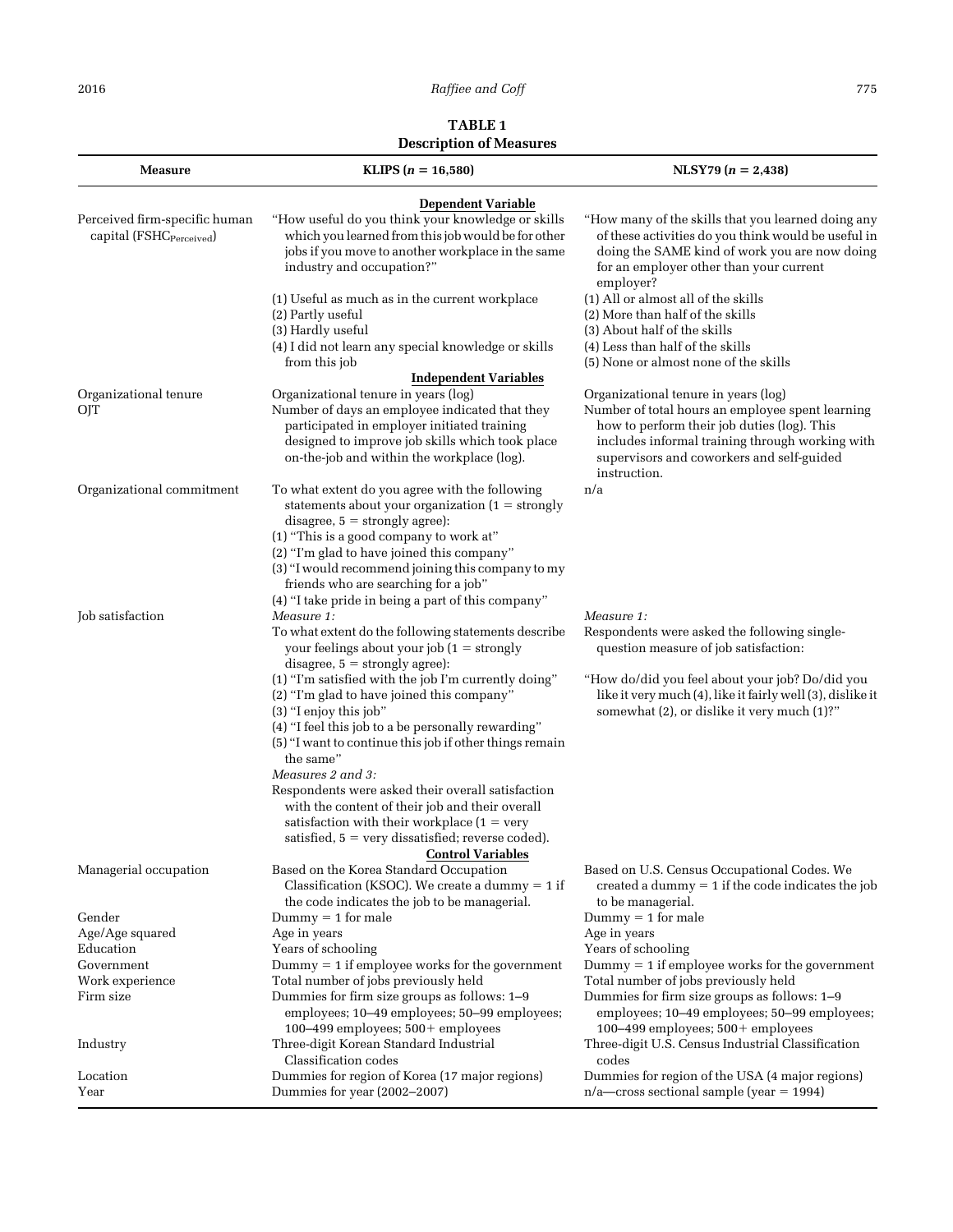### Estimation Strategy

To account for the ordinal nature of our dependent variable we employed an ordered probit specification using maximum likelihood estimation (Long, 1997). The structural model of the ordered probit can be written as:

$$
y_i^* = x_i \beta + \varepsilon_i \tag{1}
$$

where  $y^*$  is the continuous (latent) level of the dependent variable, x is a vector of explanatory variables,  $\beta$  is a vector of estimated regression coefficients, and  $\varepsilon$  is the error term. As  $y_i^*$  crosses different thresholds (cut points), the observed variable  $y_i$  changes. Thus, in the KLIPS sample, the relationship between our three category ordinal dependent variable  $\text{FSHC}_{\text{Perceived}}$  (y) and the underlying latent variable  $(y^*)$  can be written as:

$$
y_i = \begin{cases} 1(\text{Low specificity}) & \text{if} & y_i^* \leq \tau_1 \\ 2(\text{Median specificity}) & \text{if} & \tau_1 < y_i^* \leq \tau_2 \\ 3(\text{High specificity}) & \text{if} & y_i^* > \tau_2 \end{cases}
$$

where  $\tau_1$  and  $\tau_2$  are the first and second thresholds respectively (Long, 1997).

To account for the panel structure of the KLIPS data we estimated a cluster corrected covariance matrix which adjusts standard errors for intragroup correlation among individuals (Nichols & Schaffer, 2007). We opted against the use of individual fixed effects for several reasons. First, coefficient estimates for time invariant variables are precluded from fixed effects models (Greene & Hensher, 2010). Second, the use of fixed effects increases the chances of the incidental parameters problem which produces biased coefficient estimates in nonlinear models, particularly when the number of time periods (T) is small (i.e., small T bias) (Abrevaya, 1997; Greene, 2004). Given that the KLIPS sample used in this study has low T (maximum  $T=6$ , mean  $T=3.05$ ) and that several of our time-varying variables have extremely low within-individual variation, individual fixed effects were inappropriate. For the NLSY79, the sample is cross-sectional and so intragroup correlation is not a concern.

### RESULTS

Descriptive statistics and correlations are shown for the KLIPS in Table 2 and for the NLSY79 in Table 3. All variance inflation factors (VIFs) are well below 10 (KLIPS: mean VIF =  $1.33$ , max VIF =  $1.79$ ; NLSY79: mean VIF = 1.12, max VIF = 1.33), indicating that multicollinearity is not a significant

two-tailed.

wo-tailed

|                                     |                                                         |         |                                             |                                                                                                                                                                                                                                                                                                                                                 |                                                                          | TABLE <sub>2</sub> | Descriptive Statistics and Correlations (KLIPS)                                                                               |                                                                                                                                                                                                                                                                                                                   |                                                                |                               |                      |                             |                 |       |
|-------------------------------------|---------------------------------------------------------|---------|---------------------------------------------|-------------------------------------------------------------------------------------------------------------------------------------------------------------------------------------------------------------------------------------------------------------------------------------------------------------------------------------------------|--------------------------------------------------------------------------|--------------------|-------------------------------------------------------------------------------------------------------------------------------|-------------------------------------------------------------------------------------------------------------------------------------------------------------------------------------------------------------------------------------------------------------------------------------------------------------------|----------------------------------------------------------------|-------------------------------|----------------------|-----------------------------|-----------------|-------|
|                                     |                                                         | Mean    | S                                           | Ξ                                                                                                                                                                                                                                                                                                                                               | $\Xi$                                                                    | ම                  | $\widehat{\mathbf{f}}$                                                                                                        | ම                                                                                                                                                                                                                                                                                                                 | ම                                                              | $\overline{c}$                | ම                    | ම                           | $\overline{10}$ | $\Xi$ |
|                                     | 'SHC <sub>Perceived</sub>                               | 1.49    | 64                                          |                                                                                                                                                                                                                                                                                                                                                 |                                                                          |                    |                                                                                                                               |                                                                                                                                                                                                                                                                                                                   |                                                                |                               |                      |                             |                 |       |
|                                     | Age                                                     | 37.52   | 35<br>10.                                   |                                                                                                                                                                                                                                                                                                                                                 | $\mathsf{I}$                                                             |                    |                                                                                                                               |                                                                                                                                                                                                                                                                                                                   |                                                                |                               |                      |                             |                 |       |
|                                     | Age squared                                             | 1514.96 | 851.46                                      |                                                                                                                                                                                                                                                                                                                                                 |                                                                          | $\overline{1}$     |                                                                                                                               |                                                                                                                                                                                                                                                                                                                   |                                                                |                               |                      |                             |                 |       |
| Ξ                                   | Gender                                                  | 0.63    | 48                                          |                                                                                                                                                                                                                                                                                                                                                 |                                                                          |                    | $\overline{\phantom{a}}$                                                                                                      |                                                                                                                                                                                                                                                                                                                   |                                                                |                               |                      |                             |                 |       |
| ල                                   | Education                                               | 13.17   | $\overline{0}$<br>$\bar{c}$                 |                                                                                                                                                                                                                                                                                                                                                 |                                                                          |                    |                                                                                                                               | $\mathsf{I}$                                                                                                                                                                                                                                                                                                      |                                                                |                               |                      |                             |                 |       |
| ම                                   | Government                                              | 0.14    | 0.35                                        |                                                                                                                                                                                                                                                                                                                                                 |                                                                          |                    |                                                                                                                               |                                                                                                                                                                                                                                                                                                                   |                                                                |                               |                      |                             |                 |       |
| $\overline{C}$                      | <b>Nork</b> experience                                  | 2.92    | $\begin{array}{c} 1.95 \\ 0.35 \end{array}$ |                                                                                                                                                                                                                                                                                                                                                 | $0.99\n0.73\n0.73\n0.73\n0.73\n0.73\n0.73\n0.73\n0.73\n0.73\n0.73\n0.73$ |                    |                                                                                                                               |                                                                                                                                                                                                                                                                                                                   |                                                                | $\mathbf{I}$                  |                      |                             |                 |       |
| ම                                   | Managerial occupation                                   | 0.15    |                                             |                                                                                                                                                                                                                                                                                                                                                 |                                                                          |                    |                                                                                                                               |                                                                                                                                                                                                                                                                                                                   |                                                                |                               | $\mathbf{I}$         |                             |                 |       |
| ම                                   | Org. tenure                                             | 5.67    | 45<br>6                                     |                                                                                                                                                                                                                                                                                                                                                 |                                                                          |                    |                                                                                                                               |                                                                                                                                                                                                                                                                                                                   |                                                                | $-0.34$<br>$-0.34$<br>$-0.21$ |                      | $\overline{1}$              |                 |       |
| $\Xi$                               | JП                                                      | 1.17    | 17.29<br>0.65                               |                                                                                                                                                                                                                                                                                                                                                 |                                                                          |                    |                                                                                                                               |                                                                                                                                                                                                                                                                                                                   |                                                                |                               |                      |                             | $\mathsf I$     |       |
| $\begin{array}{c} 1 \end{array}$    | Org. commitment                                         | 3.36    |                                             | $\begin{array}{r} 0.07 \\ 0.08 \\ -0.02 \\ -0.03 \\ -0.05 \\ -0.05 \\ -0.05 \\ -0.05 \\ -0.02 \\ -0.03 \\ -0.22 \\ -0.23 \\ -0.24 \\ -0.22 \\ -0.24 \\ -0.24 \\ -0.25 \\ -0.28 \\ -0.28 \\ -0.29 \\ -0.29 \\ -0.29 \\ -0.29 \\ -0.29 \\ -0.29 \\ -0.29 \\ -0.29 \\ -0.29 \\ -0.29 \\ -0.29 \\ -0.29 \\ -0.29 \\ -0.29 \\ -0.29 \\ -0.29 \\ -0.$ | $-0.02$                                                                  |                    |                                                                                                                               | $\begin{array}{cccccc} 22 & 22 & 23 \\ 21 & 23 & 23 \\ 22 & 23 & 23 \\ 23 & 24 & 25 \\ 24 & 25 & 23 \\ 25 & 26 & 23 \\ 26 & 27 & 23 \\ 28 & 29 & 23 \\ 21 & 23 & 23 \\ 22 & 24 & 23 \\ 23 & 24 & 23 \\ 24 & 25 & 23 \\ 25 & 27 & 23 \\ 26 & 28 & 23 \\ 27 & 29 & 23 \\ 28 & 29 & 23 \\ 29 & 29 & 23 \\ 20 & 29 &$ | $-0.22$<br>$-0.16$<br>$-0.37$<br>$-0.07$<br>$-0.27$<br>$-0.20$ |                               | 0.51<br>0.51<br>0.30 | $-0.01$<br>$0.24$<br>$0.18$ | 0.04            | I     |
| $\begin{array}{c} (12) \end{array}$ | Job satisfaction                                        | 3.49    | 61                                          |                                                                                                                                                                                                                                                                                                                                                 | $-0.02$                                                                  | $-0.02$            |                                                                                                                               |                                                                                                                                                                                                                                                                                                                   |                                                                | $-0.16$                       |                      |                             |                 | 0.77  |
|                                     | Notes: $n = 16,580$ . Variables are in original metrics |         |                                             |                                                                                                                                                                                                                                                                                                                                                 |                                                                          |                    | (unlogged). Firm size, industry, location, and year are omitted. All correlations above $ .01 $ are significant at $p < 05$ , |                                                                                                                                                                                                                                                                                                                   |                                                                |                               |                      |                             |                 |       |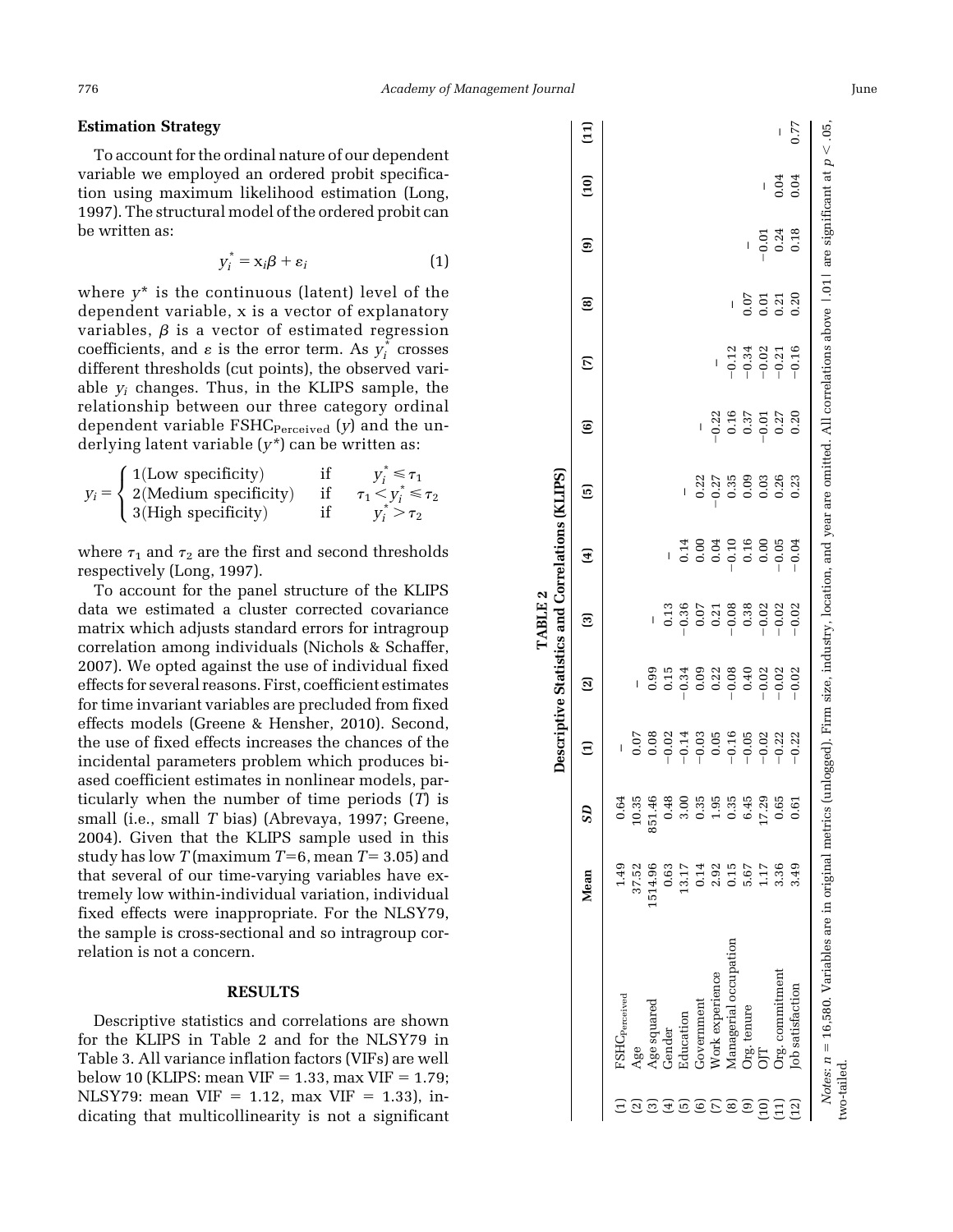|                   |                          |         |           |                 | Descriptive Statistics and Correlations (NLSY79) |                  |                   |         |         |         |                   |                   |      |
|-------------------|--------------------------|---------|-----------|-----------------|--------------------------------------------------|------------------|-------------------|---------|---------|---------|-------------------|-------------------|------|
|                   |                          | Mean    | <b>SD</b> | (1)             | (2)                                              | $\left(3\right)$ | $\left( 4\right)$ | (5)     | (6)     | (7)     | $\left( 8\right)$ | (9)               | (10) |
| (1)               | $\rm FSHC_{Perceived}$   | 1.50    | 0.96      | $\qquad \qquad$ |                                                  |                  |                   |         |         |         |                   |                   |      |
| (2)               | Age                      | 32.85   | 2.23      | 0.01            | —                                                |                  |                   |         |         |         |                   |                   |      |
| $\left(3\right)$  | Age squared              | 1083.85 | 147.33    | 0.01            | 0.99                                             | —                |                   |         |         |         |                   |                   |      |
| $\left( 4\right)$ | Gender                   | 0.49    | 0.50      | $-0.04$         | $-0.02$                                          | $-0.01$          |                   |         |         |         |                   |                   |      |
| (5)               | Education                | 13.34   | 2.45      | $-0.03$         | $-0.01$                                          | $-0.01$          | $-0.05$           | —       |         |         |                   |                   |      |
| (6)               | Government               | 0.18    | 0.38      | 0.09            | 0.07                                             | 0.07             | $-0.10$           | 0.20    |         |         |                   |                   |      |
| (7)               | Work experience          | 9.70    | 5.27      | $-0.06$         | $-0.09$                                          | $-0.09$          | 0.16              | $-0.02$ | $-0.08$ | -       |                   |                   |      |
| (8)               | Managerial<br>occupation | 0.10    | 0.30      | $-0.07$         | $-0.01$                                          | $-0.02$          | $-0.02$           | 0.34    | 0.01    | $-0.05$ | -                 |                   |      |
| (9)               | Org. tenure              | 3.93    | 4.23      | 0.01            | 0.14                                             | 0.14             | $-0.06$           | 0.11    | 0.14    | $-0.46$ | 0.06              | $\qquad \qquad -$ |      |
| (10)              | <b>OIT</b>               | 186.84  | 674.78    | $-0.03$         | 0.01                                             | 0.01             | 0.09              | 0.09    | 0.00    | $-0.07$ | 0.07              | 0.15              |      |
| (11)              | Job satisfaction         | 3.33    | 0.72      | $-0.10$         | 0.05                                             | 0.05             | 0.01              | 0.05    | 0.03    | 0.01    | 0.05              | $-0.00$           | 0.01 |

TABLE 3 Descriptive Statistics and Correlations (NLSY79)

Notes:  $n = 2,438$ . Variables are in original metrics (unlogged). Firm size, industry, and location are omitted. All correlations above  $|.04|$  are significant at  $p < .05$ , two-tailed.

concern (Neter, Wasserman, & Kutner, 1983). Of course, Age and Age squared are very strongly correlated. However, it is common to include both in the human capital literature since, in theory, individuals taper off human capital investments as they get older since there is limited time to realize returns (Bartel & Borjas, 1977). Our results are robust to dropping Age or Age squared and/or using logged or centered values.

The relatively strong negative correlation between education and age in Table 2 is to be expected in the Korean context. According to the Organization for Economic Co-Operation and Development (OECD) education report (OECD, 2012), Korea has experienced the most dramatic increases in tertiary (higher education) rates of any OECD country. For example, the OECD reports that there is a difference of 25 percentage points between 25–34-year-olds and 55–64-year-olds regarding tertiary attainment. Beyond these, the strongest correlation is between tenure and age (.40). Given that age is sometimes used as a proxy for tenure, this also is unsurprising.

Columns 1–5 in Table 4 display the estimated regression coefficients from our ordered probit regression analysis using the KLIPS sample. Column 1 begins with our controls-only model and column 5 ends with our complete model, which includes all controls and hypothesized effects. Columns 6–8 display the marginal effects (calculated from coefficients in column 5) for each category of our threecategory dependent variable FSHC<sub>Perceived</sub>, holding all other covariates at their means (Long, 1997). Table 5 displays the estimated regression coefficients from our ordered probit regression analysis using the NLSY79 sample. Column 9 begins with our controls-only model and column 13 ends with a complete model, which includes all control and hypothesized effects. For comparison purposes, columns 14 and 15 report ordered probit regression coefficients using the KLIPS data where, like the NLSY79, we use job satisfaction to proxy organizational commitment. Additionally, given that the KLIPS has a much larger range than the NLSY79 in terms of age, in column 15 we limit our analysis to KLIPS respondents aged between 29 and 37 (the same age range as the NLSY79 sample).

Beginning with the controls, the results presented in Tables 4 and 5 are relatively consistent. In both samples, employees who work for the government tend to perceive their skills as more firm-specific. Males seem to view their skills as being less firmspecific than women and managers perceive their skills as less firm-specific than non-managers. While there is generally less statistical significance in the NLSY79, this is likely attributable to the smaller sample. We now turn our attention to our hypotheses.

Hypotheses 1a and 1b predicted the relationship between organizational tenure and FSHC<sub>Perceived</sub>. In the KLIPS sample, results from column 2 of Table 4 provide support for Hypothesis 1b over 1a. That is, tenure is negatively related to FSHC  $Perceived$  ( $\beta$ =  $-0.09$ ,  $p < 0.001$ ). In terms of marginal effects, a oneunit change in tenure increases the probability of an employee perceiving their skills to be general by 2%  $(p < .01)$  and decreases the probability that the employee perceives their skills to be moderately and highly firm-specific by 2% ( $p < .01$ ) and 1% ( $p <$ .01), respectively. Thus, we find support for Hypothesis 1b over 1a in the KLIPS sample.

When we examine the relationship between tenure and FSHC<sub>Perceived</sub> using the NLSY79 (column 10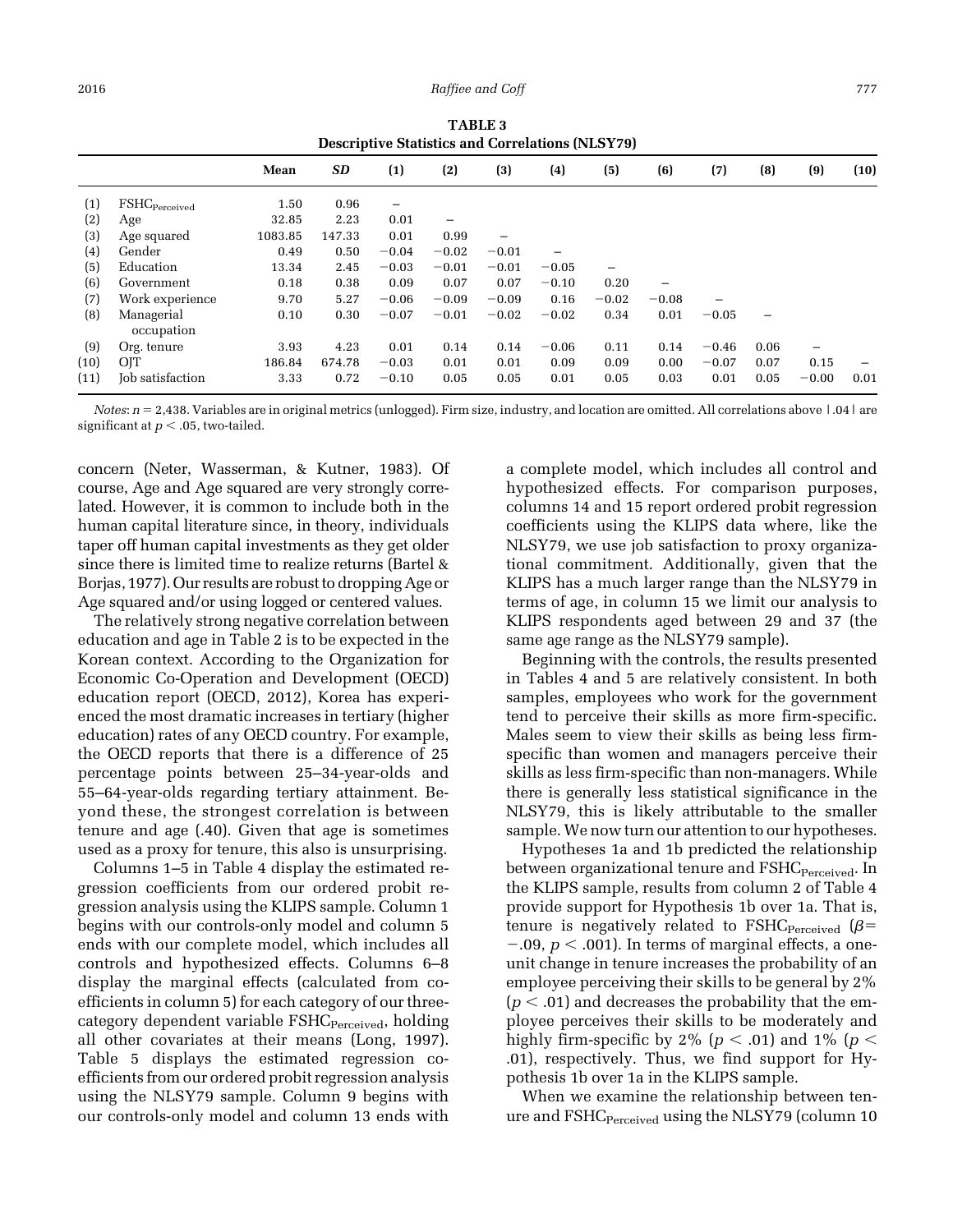|                                                                                                                                                                                                                                                                                                                                                                                                                                                                                                                           |            |                                                                                                                   |                                               | Ordered Probit Regression Results on FSHC <sub>Perceived</sub> (KLIPS) |                   |                                               | Marginal Effects-                    |                              |
|---------------------------------------------------------------------------------------------------------------------------------------------------------------------------------------------------------------------------------------------------------------------------------------------------------------------------------------------------------------------------------------------------------------------------------------------------------------------------------------------------------------------------|------------|-------------------------------------------------------------------------------------------------------------------|-----------------------------------------------|------------------------------------------------------------------------|-------------------|-----------------------------------------------|--------------------------------------|------------------------------|
|                                                                                                                                                                                                                                                                                                                                                                                                                                                                                                                           |            |                                                                                                                   | <b>Ordered Probit Regression Coefficients</b> |                                                                        |                   | $\mathrm{FSHC}_{\mathrm{Perceived}}\text{=}1$ | $\text{FSHC}_{\text{Percative}}$ d=2 | FSHC <sub>Perceived</sub> =3 |
|                                                                                                                                                                                                                                                                                                                                                                                                                                                                                                                           | Ξ          | $\overline{\mathbf{z}}$                                                                                           | ම                                             | $\Xi$                                                                  | ම                 | ම                                             | Σ                                    | ම                            |
| Age                                                                                                                                                                                                                                                                                                                                                                                                                                                                                                                       | $-0.03***$ | $-0.02*$                                                                                                          | $-0.03***$                                    | $-0.03***$                                                             | $-0.02*$          | $0.01*$                                       | $-0.01*$                             | $-0.00*$                     |
|                                                                                                                                                                                                                                                                                                                                                                                                                                                                                                                           | (0.01)     | $\left( 0.01\right)$                                                                                              | (0.01)                                        | (0.01)                                                                 | (0.01)            | (0.00)                                        | (0.00)                               | (0.00)                       |
| Age squared                                                                                                                                                                                                                                                                                                                                                                                                                                                                                                               | $0.00**$   | $0.00^{**}$                                                                                                       | $0.00***$                                     | $0.00**$                                                               | $0.00***$         | $-0.00**$                                     | $0.00**$                             | $0.00**$                     |
|                                                                                                                                                                                                                                                                                                                                                                                                                                                                                                                           | (0.00)     | $\begin{array}{l} (0.00) \\ -0.06 \\ -0.03 \\ (0.03) \\ -0.02^* \\ (0.01) \\ 0.05 \\ (0.05) \\ -0.01 \end{array}$ | (0.00)                                        | (0.00)                                                                 | (0.00)            | (0.00)                                        | (0.00)                               | (0.00)                       |
| Gender                                                                                                                                                                                                                                                                                                                                                                                                                                                                                                                    | $-0.06*$   |                                                                                                                   | $-0.06*$                                      | $-0.10**$                                                              | $-0.09**$         | $0.04**$                                      | $-0.02**$                            | $-0.01**$                    |
|                                                                                                                                                                                                                                                                                                                                                                                                                                                                                                                           | (0.03)     |                                                                                                                   | (0.03)                                        | (0.03)                                                                 | (0.03)            | (0.01)                                        | (0.01)                               | (0.00)                       |
| Education                                                                                                                                                                                                                                                                                                                                                                                                                                                                                                                 | $-0.02***$ |                                                                                                                   | $-0.02***$                                    | $-0.01*$                                                               | $-0.01*$          | $0.005*$                                      | $-0.00*$                             | $-0.00*$                     |
|                                                                                                                                                                                                                                                                                                                                                                                                                                                                                                                           | (0.01)     |                                                                                                                   | (0.01)                                        | (0.01)                                                                 | (0.01)            | (0.00)                                        | (0.00)                               | (0.00)                       |
| Government                                                                                                                                                                                                                                                                                                                                                                                                                                                                                                                | 0.05       |                                                                                                                   | 0.04                                          | $0.12*$                                                                | $0.13*$           | $-0.05**$                                     | $0.04*$                              | $0.02*$                      |
|                                                                                                                                                                                                                                                                                                                                                                                                                                                                                                                           | (0.05)     |                                                                                                                   | (0.05)                                        | (0.05)                                                                 | (0.05)            | (0.02)                                        | (0.01)                               | (0.01)                       |
| Work experience                                                                                                                                                                                                                                                                                                                                                                                                                                                                                                           | $0.01\,$   |                                                                                                                   | 0.01                                          | $-0.00$                                                                | $-0.01$           | 0.00                                          | $-0.00$                              | $-0.00$                      |
|                                                                                                                                                                                                                                                                                                                                                                                                                                                                                                                           | (0.01)     | $(0.01)$                                                                                                          | (0.01)                                        | (0.01)                                                                 | (0.01)            | (0.00)                                        | (0.00)                               | (0.00)                       |
| Managerial occupation                                                                                                                                                                                                                                                                                                                                                                                                                                                                                                     | $-0.42***$ | $-0.43***$                                                                                                        | $-0.42***$                                    | $-0.37***$                                                             | $-0.38***$        | $0.14***$                                     | $-0.10***$                           | $-0.04***$                   |
|                                                                                                                                                                                                                                                                                                                                                                                                                                                                                                                           | (0.05)     | (0.05)                                                                                                            | (0.05)                                        | (0.05)                                                                 | (0.05)            | (0.02)                                        | (0.01)                               | (0.00)                       |
| Org. tenure                                                                                                                                                                                                                                                                                                                                                                                                                                                                                                               |            | $-0.09***$                                                                                                        |                                               |                                                                        | $-0.06**$         | $0.02**$                                      | $-0.02**$                            | $-0.01**$                    |
|                                                                                                                                                                                                                                                                                                                                                                                                                                                                                                                           |            | (0.02)                                                                                                            |                                               |                                                                        | (0.02)            | (0.00)                                        | (0.01)                               | (0.00)                       |
| 5h                                                                                                                                                                                                                                                                                                                                                                                                                                                                                                                        |            |                                                                                                                   | $-0.06*$                                      |                                                                        | $-0.04$           | $0.01\,$                                      | $-0.01$                              | $-0.00$                      |
|                                                                                                                                                                                                                                                                                                                                                                                                                                                                                                                           |            |                                                                                                                   | (0.02)                                        |                                                                        | (0.02)            | (0.01)                                        | (0.01)                               | (0.00)                       |
| Org. commitment                                                                                                                                                                                                                                                                                                                                                                                                                                                                                                           |            |                                                                                                                   |                                               | $-0.38***$                                                             | $-0.37***$        | $0.14***$                                     | $-0.10***$                           | $-0.04***$                   |
|                                                                                                                                                                                                                                                                                                                                                                                                                                                                                                                           |            |                                                                                                                   |                                               | (0.02)                                                                 | (0.02)            | (0.01)                                        | (0.01)                               | (0.00)                       |
| Firm size                                                                                                                                                                                                                                                                                                                                                                                                                                                                                                                 | Included   | Included                                                                                                          | Included                                      | $_{\rm induced}$                                                       | Included          | Included                                      | Included                             | ncluded                      |
| Industry                                                                                                                                                                                                                                                                                                                                                                                                                                                                                                                  | Included   | Included                                                                                                          | Included                                      | Included                                                               | $_{\rm included}$ | ncluded                                       | ncluded                              | ncluded                      |
| Location                                                                                                                                                                                                                                                                                                                                                                                                                                                                                                                  | Included   | Included                                                                                                          | $_{\rm included}$                             | $_{\rm{inded}}$                                                        | Included          | ncluded                                       | ncluded                              | ncluded                      |
| Year                                                                                                                                                                                                                                                                                                                                                                                                                                                                                                                      | Included   | Included                                                                                                          | Included                                      | $_{\rm{inded}}$                                                        | Included          | $_{\rm included}$                             | Included                             | Included                     |
| Log pseudo likelihood                                                                                                                                                                                                                                                                                                                                                                                                                                                                                                     | $-13494$   | $-13479$                                                                                                          | 13490                                         | $-13239$                                                               | $-13230$          |                                               |                                      |                              |
| Wald $\chi^2$                                                                                                                                                                                                                                                                                                                                                                                                                                                                                                             | 1496.91    | 1518.05                                                                                                           | 1510.43                                       | 1890.33                                                                | 1898.27           |                                               |                                      |                              |
| Pseudo $R^2$                                                                                                                                                                                                                                                                                                                                                                                                                                                                                                              | 0.073      | 0.074                                                                                                             | 0.073                                         | 0.091                                                                  | 0.091             |                                               |                                      |                              |
| $\geq$                                                                                                                                                                                                                                                                                                                                                                                                                                                                                                                    | 16,580     | 16,580                                                                                                            | 16,580                                        | 16,580                                                                 | 16,580            |                                               |                                      |                              |
| Notes: Robust standard errors clustered by individual in parentheses. *** $p < 0.01$ , ** $p < 0.01$ , * $p < 0.05$ , * $p < 0.01$ , * $p < 0.01$ . *10. All significance tests based on two-tailed tests. McFadden's<br>Pseudo $R^2$ reported. Columns 6–8 show marginal effects estimated from coefficients in column 5 with all other covariates held at their means. Coefficients, marginal effects, and<br>standard errors have been rounded to two decimal places; significance levels calculated using raw values. |            |                                                                                                                   |                                               |                                                                        |                   |                                               |                                      |                              |

TABLE 4

TABLE<sub>4</sub>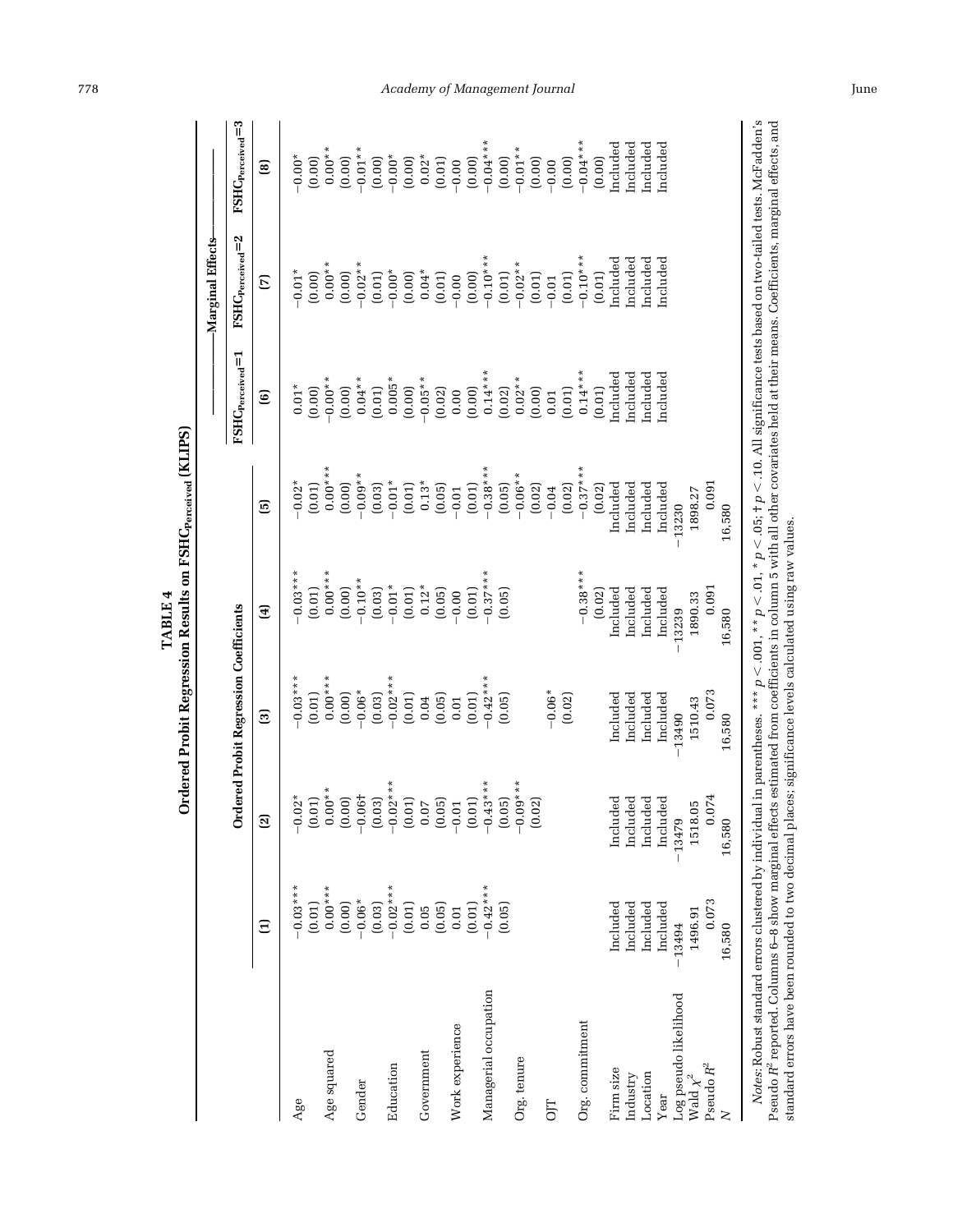|                          |                      |           | NLSY79-              |                      |            | <b>KLIPS</b>     |                 |
|--------------------------|----------------------|-----------|----------------------|----------------------|------------|------------------|-----------------|
|                          | (9)                  | (10)      | (11)                 | (12)                 | (13)       | (14)             | (15)            |
| Age                      | 0.52                 | 0.52      | 0.52                 | 0.54                 | 0.54       | $-0.02*$         | 0.22            |
|                          | (0.38)               | (0.38)    | (0.38)               | (0.38)               | (0.38)     | (0.01)           | (0.20)          |
| Age squared              | $-0.01$              | $-0.01$   | $-0.01$              | $-0.01$              | $-0.01$    | $0.00**$         | $-0.00$         |
|                          | (0.01)               | (0.01)    | (0.01)               | (0.01)               | (0.01)     | (0.00)           | (0.00)          |
| Gender                   | $-0.07$              | $-0.06$   | $-0.07$              | $-0.06$              | $-0.05$    | $-0.08**$        | $-0.03$         |
|                          | (0.06)               | (0.06)    | (0.06)               | (0.06)               | (0.06)     | (0.03)           | (0.05)          |
| Education                | 0.00                 | 0.00      | 0.00                 | 0.00                 | 0.00       | $-0.01*$         | $-0.01$         |
|                          | (0.01)               | (0.01)    | (0.01)               | (0.01)               | (0.01)     | (0.01)           | (0.01)          |
| Government               | $0.44***$            | $0.44***$ | $0.44***$            | $0.43***$            | $0.44***$  | $0.11*$          | $0.25**$        |
|                          | (0.12)               | (0.12)    | (0.12)               | (0.12)               | (0.12)     | (0.05)           | (0.10)          |
| Work experience          | $-0.01$ <sup>+</sup> | $-0.01*$  | $-0.01$ <sup>+</sup> | $-0.01$ <sup>+</sup> | $-0.01*$   | $-0.01$          | $-0.02$ †       |
|                          | (0.01)               | (0.01)    | (0.01)               | (0.01)               | (0.01)     | (0.01)           | (0.01)          |
| Managerial<br>occupation | $-0.35**$            | $-0.35**$ | $-0.35**$            | $-0.34**$            | $-0.34**$  | $-0.38***$       | $-0.50***$      |
|                          | 0.52                 | (0.11)    | (0.11)               | (0.11)               | (0.11)     | (0.05)           | (0.08)          |
| Org. tenure              |                      | $-0.02$   |                      |                      | $-0.02$    | $-0.07***$       | $-0.12***$      |
|                          |                      | (0.02)    |                      |                      | (0.02)     | (0.02)           | (0.04)          |
| OJT                      |                      |           | $-0.00$              |                      | 0.00       | $-0.03$          | $-0.03$         |
|                          |                      |           | (0.01)               |                      | (0.01)     | (0.02)           | (0.04)          |
| Job satisfaction         |                      |           |                      | $-0.15***$           | $-0.15***$ | $-0.40***$       | $-0.39***$      |
|                          |                      |           |                      | (0.04)               | (0.04)     | (0.02)           | (0.03)          |
| Firm size                | Included             | Included  | Included             | Included             | Included   | Included         | Included        |
| Industry                 | Included             | Included  | Included             | Included             | Included   | Included         | Included        |
| Location                 | Included             | Included  | Included             | Included             | Included   | Included         | Included        |
| Year                     | n/a                  | n/a       | n/a                  | n/a                  | n/a        | Included         | Included        |
| Log likelihood           | $-2099$              | $-2099$   | $-2099$              | $-2092$              | $-2090$    | $-13209^{\rm a}$ | $-4066^{\rm a}$ |
| $LR \chi^2$              | 213.72               | 214.39    | 213.76               | 230.99               | 231.77     | $1933.10^{b}$    | $749.84^{b}$    |
| Pseudo $R^2$             | 0.048                | 0.049     | 0.048                | 0.052                | 0.053      | 0.093            | 0.103           |
| Ν                        | 2,438                | 2,438     | 2,438                | 2,438                | 2,438      | 16,580           | 5,474           |

TABLE 5 Ordered Probit Regression Results on FSHC<sub>Perceived</sub> (U.S. vs. Korean Samples)

Notes: Robust standard errors in parentheses (clustered by individual for models 14 and 15); \*\*\*  $p < .001$ , \*\*  $p < .01$ , \*  $p < .05$ ; †  $p < .10$ . All significance tests based on two-tailed tests. McFadden's Pseudo  $R^2$  reported.

<sup>a</sup> Log pseudo likelihoods.

<sup>b</sup> Wald  $\chi^2$  due to clustered standard errors. Coefficients and standard errors have been rounded to two decimal places; significance levels calculated using raw values.

of Table 5), we find that the coefficient for tenure is negative but it is statistically insignificant ( $\beta$ = -.02,  $p =$  n.s.). As such, while there is support for Hypothesis 1b in the KLIPS data, neither Hypothesis 1a or 1b is supported in the NLSY79. Accordingly, while we cannot conclude strong and generalizable support for Hypothesis 1b, we do find convincing evidence against a positive relationship between tenure and FSHC<sub>Perceived</sub> as was predicted by Hypothesis 1a.

Hypotheses 2a and 2b predicted the relationship between OJT and FSHC<sub>Perceived</sub>. In the KLIPS sample, results from column 3 of Table 4 provide initial support for Hypothesis 2b over 2a. That is, OJT appears to be negatively related to FSHC<sub>Perceived</sub>  $(\beta = -0.06, p < .05)$ . However, the effect of OJT fails to remain statistically significant in column 5

 $(\beta = -.04, p = .11)$ , our fully saturated model. Thus, while we cannot strongly conclude that OJT is negatively related to FSHC<sub>Perceived</sub>, as predicted by Hypothesis 2b, our results do provide limited evidence that OJT is not positively associated with  $\text{FSHC}_{\text{Perceived}}$ , as predicted in Hypothesis 2a.

In the NLSY79, OJT is unrelated to  $\text{FSHC}_{\text{Perceived}}$ . As demonstrated in column 11 of Table 5, the coefficient for OJT is negative but statistically insignificant ( $\beta$ = -0.002, p = n.s.). Thus, the NLSY79 does not provide support for either Hypothesis 2a or 2b. This finding coupled with the relatively weak and unstable negative relationship between OJT and FSHC<sub>Perceived</sub> observed in the KLIPS suggests that OJT is not systematically related to FSHC<sub>Perceived</sub>.

Hypotheses 3a and 3b predicted the relationship between organizational commitment and FSHC<sub>Perceived</sub>.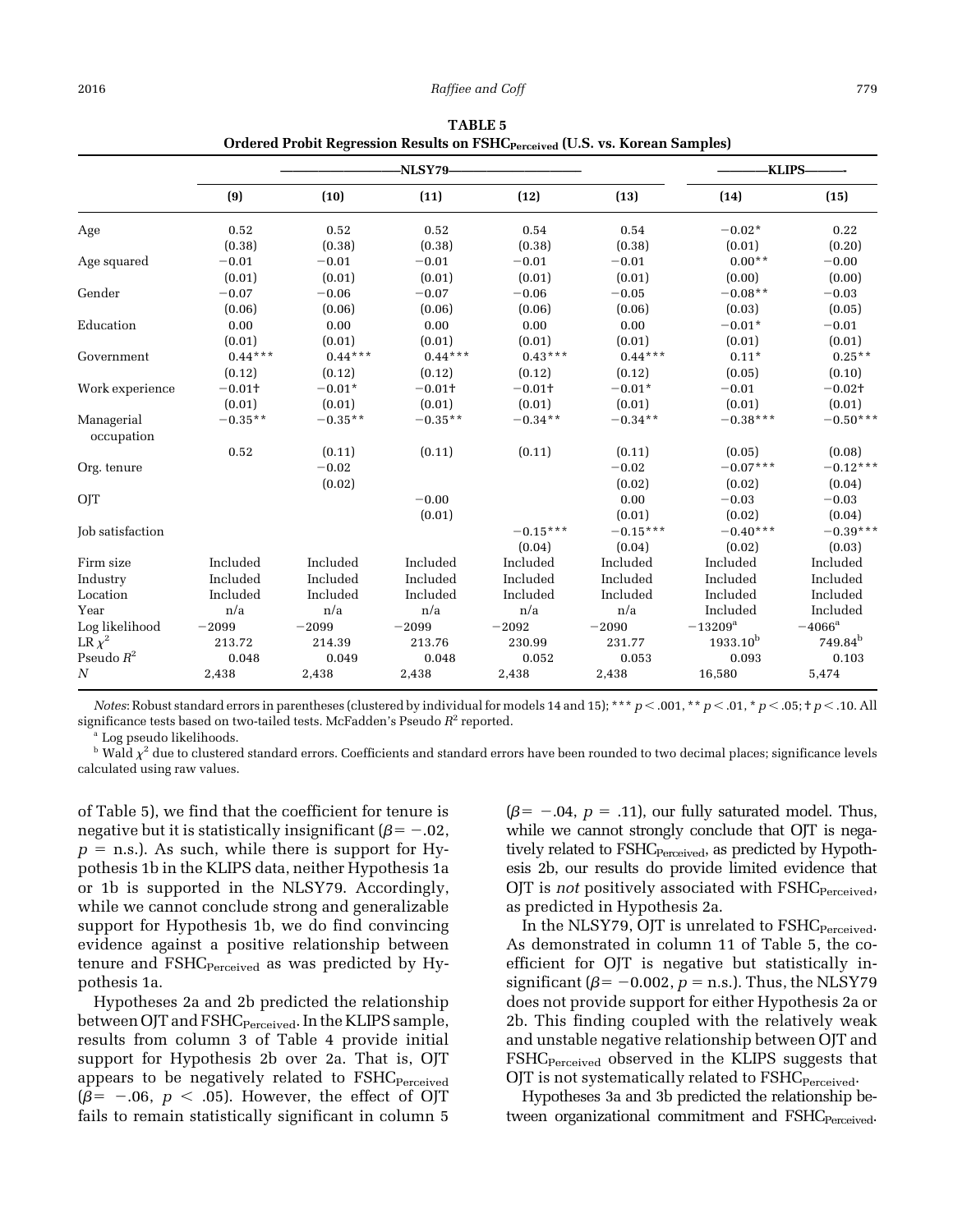Column 4 of Table 4 suggests support for Hypothesis 3b over 3a in the KLIPS sample—commitment is negatively related to FSHC<sub>Perceived</sub>  $(\beta = -0.38,$  $p < .001$ ). In terms of marginal effects, a one-unit increase in commitment increases the probability of an employee perceiving their skills to be general by 14% ( $p < .001$ ) and decreases the probability that the employee perceives their skills to be moderately or highly firm-specific by 10% ( $p < .001$ ) and 4%  $(p < .001)$  respectively. Thus, we find support for Hypothesis 3b over 3a in the KLIPS data.

A similar result is obtained for the NLSY79. As indicated in column 12 of Table 5, organizational commitment (proxied with job satisfaction) is negatively associated with FSHC<sub>Perceived</sub> ( $\beta$ = -0.15,  $p < .001$ ). This result holds in columns 14 ( $\beta$ = -0.40,  $p < .001$ ) and 15 ( $\beta$ = -0.39,  $p < .001$ ) of Table 5 where job satisfaction is used to proxy commitment with the KLIPS data. Taken together, our results from both samples offer strong generalizable evidence that organizational commitment is negatively associated with perceptions of firm-specificity.

### Robustness Checks

We began by testing a series of models to ensure our results are robust to alternative specifications and the inclusion of additional controls. First, we estimated an ordered logit because it differs from the ordered probit regarding the assumed distribution of the error term (i.e., logistic versus normal) (Long, 1997). Second, using the "gologit2" command in STATA 12.1 (Williams, 2006), we estimated a generalized ordered logit which relaxes the proportional odds assumption implicit in ordered choice models. Third, given the panel structure of the KLIPS data we estimated a random effects ordered probit (using the "reoprob" command [Frechette, 2001] in STATA 12.1) which accounts for the panel nature of the data and individual unobserved heterogeneity (Greene & Hensher, 2010). Fourth, to determine if our results varied with different types of jobs, we included fixed effects for the two-digit occupational codes as controls. Fifth, although pay is theoretically considered an outcome associated with investments in FSHC, we included pay as a covariate. Sixth, we controlled for union membership. Seventh, we included parttime and contract workers in our analysis. No material differences manifested from these tests—the main findings were robust and significant.

Next, we investigated the degree to which the negative relationship between FSHC<sub>Perceived</sub> and tenure was monotonic by including a squared term

for tenure in our analysis. While the inclusion of the squared term did not materially change the coefficients for tenure (unlogged), OJT, or organizational commitment, the coefficient for tenure squared was statistically significant and positive. We examined the implications of this finding by plotting the predicted probabilities for each category of FSHC<sub>Perceived</sub> against tenure. This revealed that the predicted probability of an employee reporting their skills to be firm-specific (FSHC $_{\text{Perceived}} = 3$ ) decreases until tenure reaches approximately 21 years, at which time the predicted probability of reporting firm-specific skills increases slightly. Likewise, the predicted probability of an employee reporting their skills to be general (FSH $C_{\rm Perceived}$  = 1) increases until tenure reaches approximately 21 years, at which time it decreases slightly. However, individuals with tenure of 21 years or greater are roughly 2.5 standard deviations above the sample mean for tenure, accounting for only a small fraction of the sample (approximately 4.4%). When we eliminate observations with tenure greater than 21 years, the coefficient for tenure squared remains positive and significant. However, the predicted probability of reporting firmspecific (general) skills no longer increases (decreases) at high levels of tenure, but rather continues to decrease (increase), albeit at a very slight decreasing rate. This is consistent with our findings in Table 4, which used logged tenure, thereby reducing the effect of extreme outliers.

In addition, since our goal was to develop generalizable theory we controlled for the potential influence of industry at the three-digit level and for occupation at the two-digit level. However, as an additional robustness check, we re-ran our analysis without industry controls and our results remained unchanged. This provides an initial indication that perceived FSHC may not be highly concentrated and that our results are not driven by workers in select industries. However, we further investigated this in supplementary analysis where we examined differences in reported FSHC<sub>Perceived</sub> by industry relative to the overall sample mean and across industries. Although, there were mean differences across industries, we were unable to observe any consistent patterns. While this may be somewhat surprising given that some industries are more knowledge-intensive than others, it further underscores the fact that perceptions of firmspecificity are subjective and may be closely linked with individual characteristics (such as tenure) and subjective beliefs (such as commitment), rather than objective FSHC.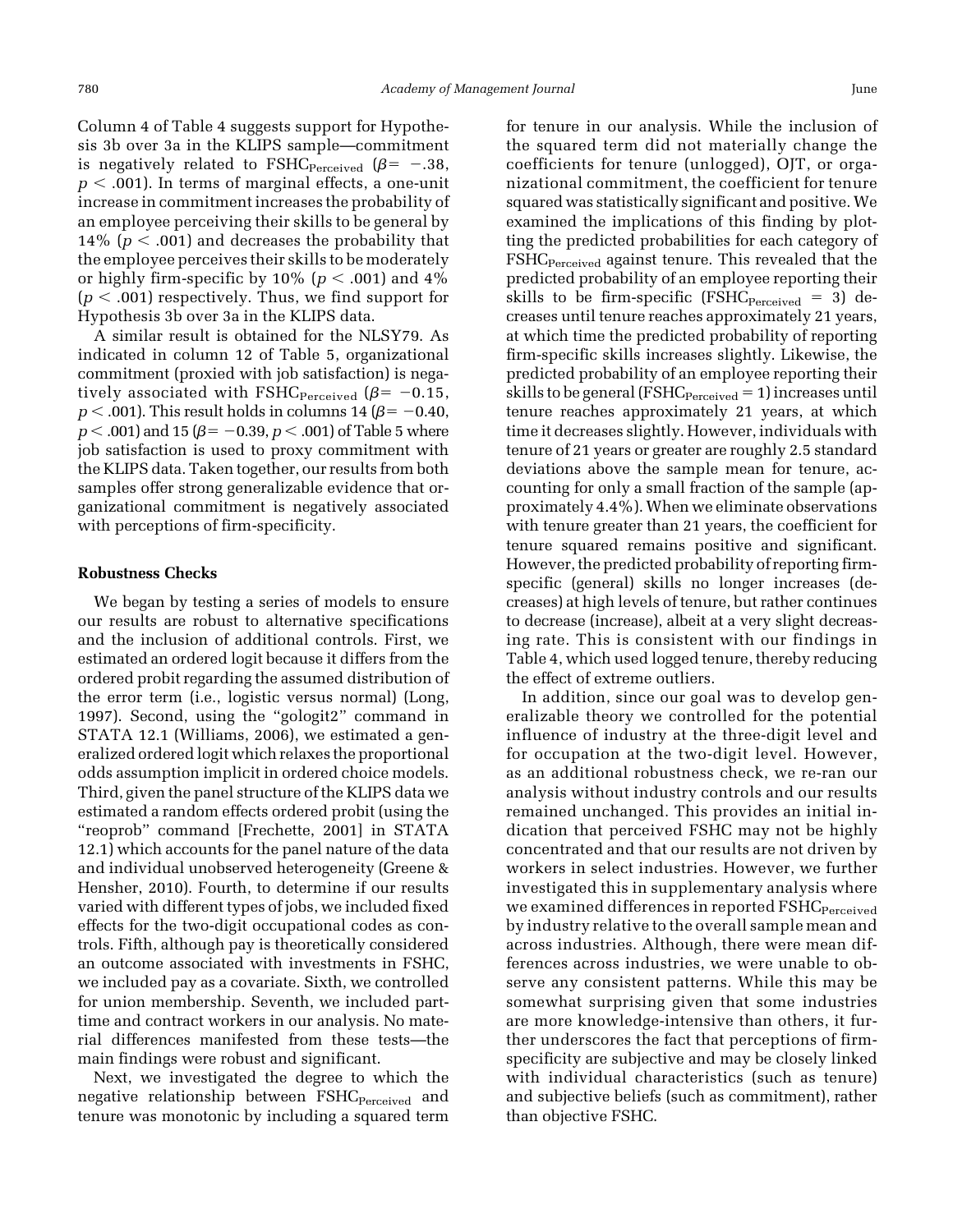Finally, we conducted two sets of analyses to address the possibility that the relationship between organizational commitment and FSHC<sub>Perceived</sub> is driven by a mechanical survivorship bias—the tendency of uncommitted employees who perceive their skills to be general to self-select out of the firm early on and therefore be unobserved in our sample. This would be quite different from the cognitive mechanisms we have proposed. First, we limited our analysis to workers with tenure of less than one year. While this does not completely eliminate the potential for survivorship bias, it should reduce its influence. That is, by focusing on newly employed workers, there is less time for a selection process to take place. In both samples (KLIPS and NLSY79), the coefficient for organizational commitment remained negative and significant. Second, we sought to address survivorship concerns by estimating a fixedeffects regression in the KLIPS sample using ordinary least squares, thereby treating our ordinal dependent variable as continuous.While doing so has limitations, it does allow us to examine how withinindividual changes in organizational commitment relate to within-individual changes in FSHC<sub>Perceived</sub>. Consistent with our results above, we find strong support for a negative relationship between withinindividual changes in organizational commitment and FSHC<sub>Perceived</sub>. Again, while this may not rule out survivorship bias, it does suggest that it is not the sole mechanism driving our results. That is, since this specification reflects within- rather than betweenindividual changes (e.g., comparing employees to themselves), our results indicate that as an employee becomes more (less) committed, she tends to report lower (higher) FSHC<sub>Perceived</sub>.

Common method variance (CMV). Although research has suggested that the effects of common method variance (CMV) may be overstated (Spector, 2006) and rarely strong enough to invalidate the statistical significance of research findings (Doty & Glick, 1998), we examined a number of CMV-related aspects to ensure the validity of the results reported, particularly with regards to the relationship between organizational commitment (job satisfaction) and FSHC<sub>Perceived</sub>. First, it is important to note that the questions in the KLIPS and NLSY79 used multiple anchoring points and reverse-scored items, which reduces the likelihood of CMV (Podsakoff, MacKenzie, & Podsakoff, 2012). Second, results from Harman's single factor test indicated that the majority of variance was not explained by a single factor. Third, after partialling out the correlation due to CMV by using a theoretically unrelated marker variable as recommended by Lindell and Whitney (2001), our results were unchanged. Thus, while such tests cannot completely rule out the presence of CMV, they do suggest that CMV is unlikely to have a significant impact on our results.

That said, CMV is typically associated with selfreported (subjective) criteria that may tend to correlate with one another as opposed to objectively observable phenomena. The prior literature has treated firm-specificity as objectively observable by all actors and thus is less at risk of CMV. The possibility that perceptions of FSHC may be linked to individual beliefs and attitudes is a critical departure from the existing literature and a key contribution of this article.

### DISCUSSION

This study has examined when employees perceive their knowledge and skills to be firm-specific. We explicated the implicit assumptions embedded within the strategy literature regarding FSHC (i.e., informational efficiency) and developed hypotheses based on this logic. We then relaxed these assumptions and developed a competing set of hypotheses theoretically rooted in the cognitive psychology literature, which highlights the role of biases in human judgment. In general, our empirical analysis of two independent samples of employees in Korea and the United States provided support for the hypotheses derived from the cognitive psychology literature. Below, we explore what we can and cannot conclude from this analysis, theoretical contributions, limitations, and implications for future research.

# What can we Conclude About Perceived Firm-Specific Human Capital?

The counter-intuitive findings raise two types of possibilities. First, perceptions of FSHC may be incorrect. Second, it may be that perceptions are accurate but the assumed theoretical drivers of FSHC are incorrect. We explore these possibilities for each finding below.

Tenure and perceived FSHC are misaligned with the prior literature. In the KLIPS sample, we found a negative relationship between tenure and perceived FSHC. In the NLSY79, the negative coefficient for tenure was insignificant. This may be due to the wording of the item, which focused on training, or the smaller sample size with less statistical power. Nevertheless, we cannot conclude that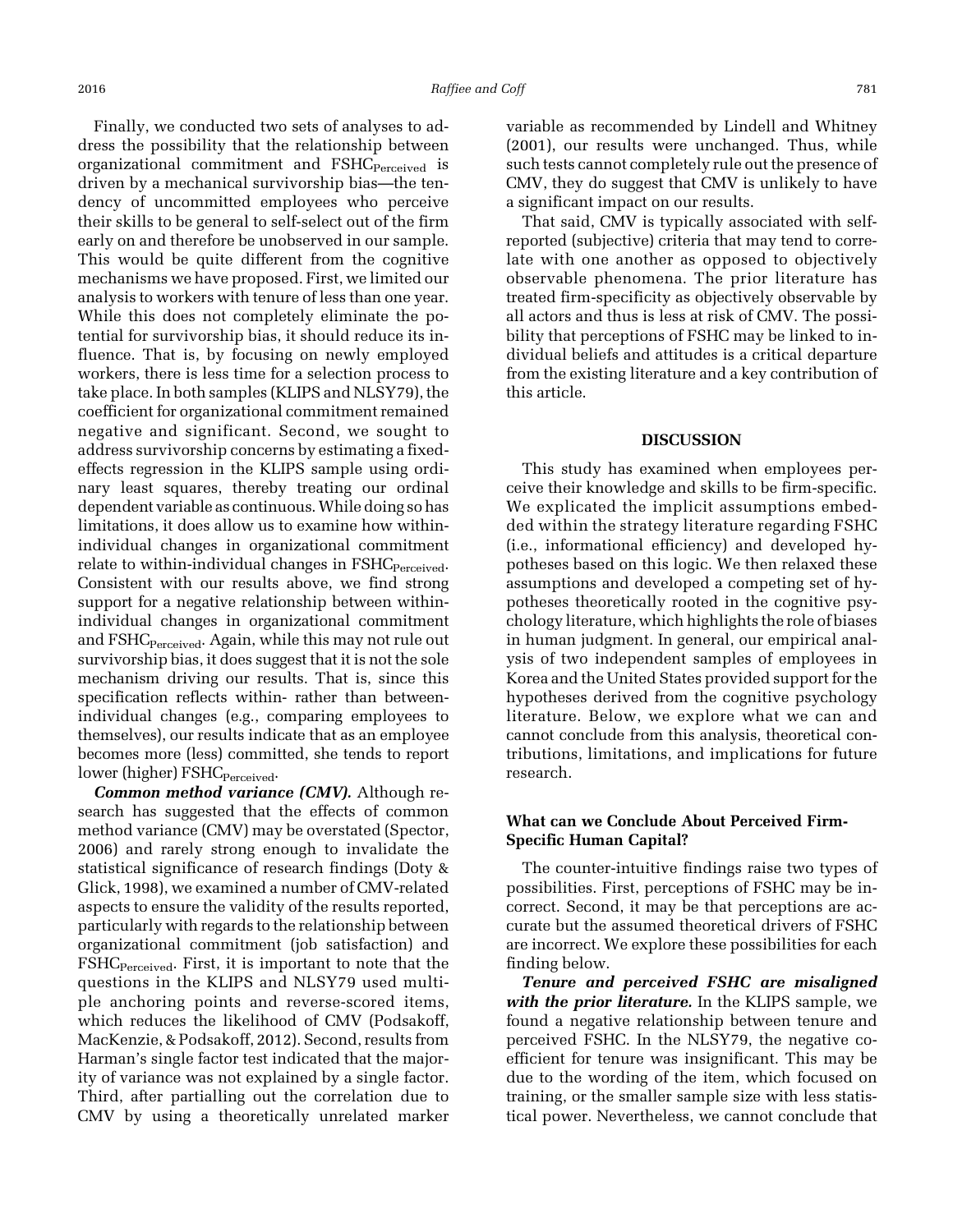there is consistent evidence for this negative relationship. Importantly, however, there was no empirical support for the widely assumed positive relationship.

Is it plausible that tenure is negatively associated with (objective) firm-specificity? It may be that both firm-specific and general human capital increase with tenure. However, if general human capital accumulates faster, the relative share of firm-specific human capital would be smaller for long-tenured workers. This distinction between share of skills that are firm-specific and the absolute level of firmspecificity has not been a focus in the prior literature. The notion that the share or mix of human capital may become more general over time especially makes sense given that the extant literature has confounded specificity with tacitness (i.e., assuming FSHC is tacit) (cf. Coff, Coff, & Eastvold, 2006). It is often assumed that firm-specific knowledge is tacit and requires individual absorptive capacity that new employees lack. As such, it is assumed that workers gain firm-specific knowledge later in their careers. However, new employees must acquire a great deal of firm-specific knowledge that is clearly not tacit—ranging from knowing where the bathrooms are to how to complete an expense report. Furthermore, tacit knowledge need not always be firmspecific. As such, prior work on firm specificity may need to be refined to distinguish whether or not firmspecific knowledge is tacit.

In addition, it is worthwhile to note that the bijection between organizational tenure and FSHC commonly assumed in the extant literature may be predicated on faulty logic. Indeed, even if we assume that FSHC is developed over time within a firm (Dierickx & Cool, 1989), then this would suggest that an employee who has high FSHC will have high tenure but it would not necessarily imply that an employee with long tenure would have substantial FSHC. In other words, tenure would be a necessary but not sufficient condition for FSHC, especially if employees are reluctant to make firm-specific investments as the extant literature has assumed.

These explanations for why tenure may exhibit a negative (or insignificant) association with objective FSHC may have important theoretical implications. Would workers be reluctant to invest in FSHC early in their careers as human capital theory implies? The socialization literature suggests just the opposite—new workers actively seek idiosyncratic knowledge of their workplace (Morrison, 1993). Similarly, if the share of firm-specific knowledge declines as the absolute amount increases, to what extent does FSHC function as an isolating mechanism? Do longer tenured workers face discounted wages as a result or do other firms view their stability as a desirable attribute? Will employees be reluctant to switch firms due to the loss of FSHC if it only represents a trivial share of their overall human capital portfolio, which may be comprised of mostly general skills? In short, assumptions in the extant literature should be revisited.

OJT is unrelated to perceived FSHC. Of course, we cannot draw strong conclusions from insignificant results. While it is clear that OJT can be general in nature, it is assumed that OJT is a key means to acquire FSHC (Dierickx & Cool, 1989). If so, there may be a similar share issue where both general human capital and FSHC accumulate and the relative share is indeterminate. This may raise similar issues to the share discussion above. That is, even if this is a means for accumulating FSHC, it may lack the strategic properties implied in the literature if it is outpaced by general skills. Indeed, our lack of evidence that OJT is positively associated with perceived FSHC is consistent with the finding that employees and employers view the majority of skills developed via OJT to be applicable elsewhere (Loewenstein & Spletzer, 1999). Perhaps the most important observation here is the difficulty in obtaining objective measures of FSHC.

Organizational commitment is lower for those who perceive they have FSHC. This strong and robust finding also cuts against assumptions in the extant literature. We suggested that a negative relationship might result if workers view FSHC in a negative light. As such, those who perceive that they have FSHC may feel stuck and regret their prior decisions. This would be reflected in lower affective organizational commitment and job satisfaction. Others may perceive their skills to be more general but it may mean that they are ignoring evidence to the contrary to avoid focusing on earlier decisions that they may otherwise regret. Since these people would not feel stuck, they may exhibit greater commitment and satisfaction toward the organization—they are choosing to stay as opposed to being forced to stay by a lack of external opportunities.

While the finding is quite robust, we cannot fully confirm specific cognitive biases as the mechanism—a number of possibilities remain. In addition, survivorship bias may play a role in our results if uncommitted employees who perceive their skills are general quickly exit the firm leaving only uncommitted employees who feel they have few external opportunities. Our robustness checks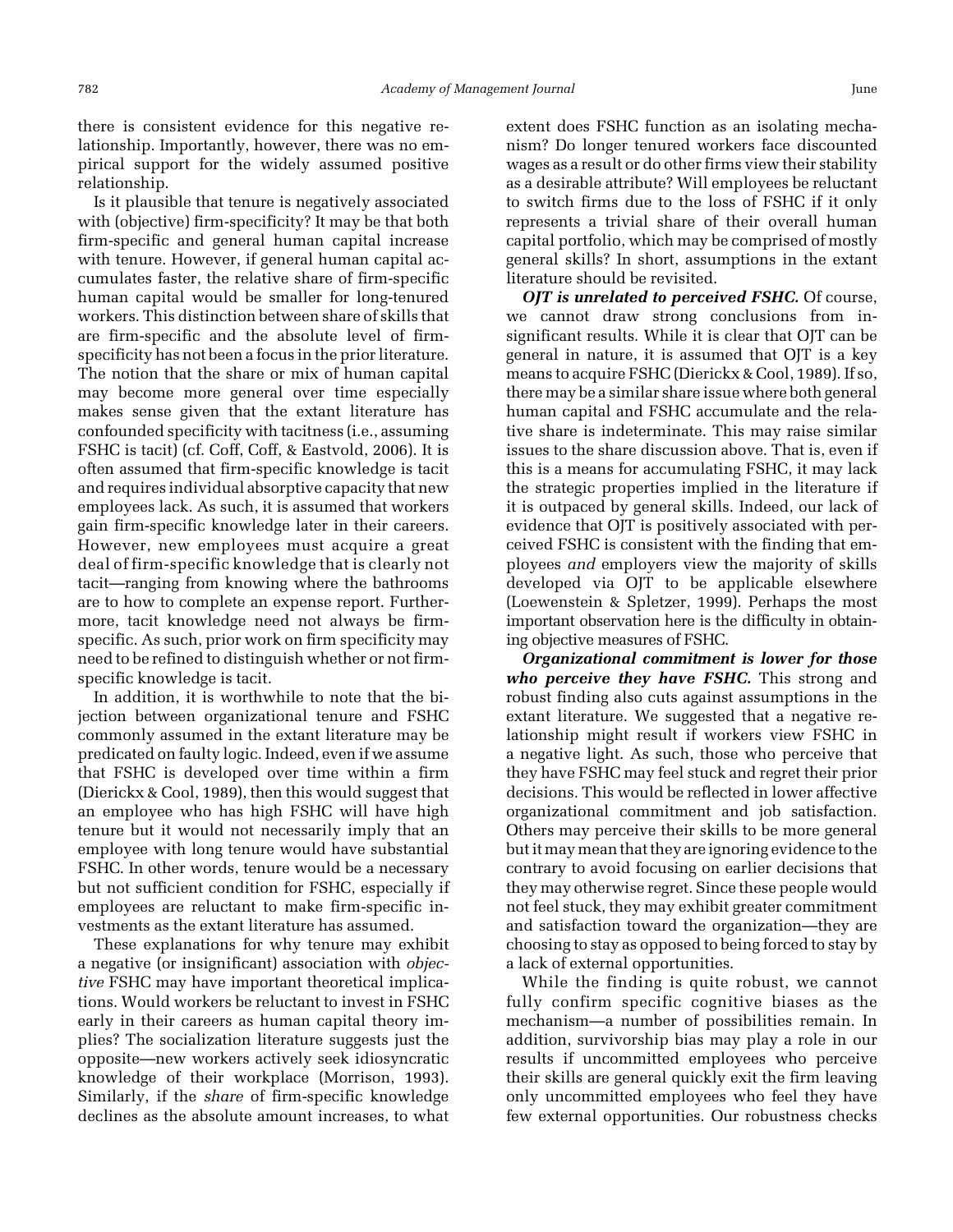provide evidence that a cognitive mechanism remains in play but this warrants further study. As such, the strong correlations with commitment and job satisfaction suggest an attitudinal driver as opposed to the traditional relationship assumed in the literature.

Overall interpretation: Perceived FSHC may not be linked to objective FSHC. The findings should be interpreted together as opposed to being considered in isolation. While it is plausible that tenure and objective FSHC are negatively associated, this would not necessarily explain our organizational commitment findings. As we hypothesized, this could be a result of cognitive bias in that workers believe that their skills are more general than perhaps is actually the case. Indeed, after interviewing investment analysts, Groysberg (2010: 193–194; emphasis in original) suggested that there may be "very little correspondence between actual individual portability and one's perception of one's portability." Here, we have developed theory about why and when this might be the case. The possibility that perceptions of FSHC may differ from objective FSHC is a significant departure from extant strategy theory.

Given this, a fruitful line of inquiry might explore what influences perceptions of firm-specificity. It is unclear how often workers pause to assess the firmspecificity of their skills (Coff & Raffiee, 2015). That said, even when workers assess their human capital, it seems likely that they may focus on hard skills that tend to be more general. Hence, our study may suggest that, even when workers evaluate specificity, they may ignore firm-specific softer skills—which could explain potential discrepancies between objective and subjective FSHC. Indeed, this may be reflected in the strong negative relationship between commitment and perceived FSHC—workers may feel especially trapped when they perceive that their hard skills are firm-specific.

# Theoretical Contributions and Implications for Further Inquiry

This study raises a number of important theoretical questions. If perceived FSHC may be distinct from objective FSHC, what are the implications for theory? We view the contribution as opening the door for a wide range of new inquiries. Below we examine implications for human capital theory, the resource-based view, and TCE.

Perceptions and human capital theory. Market frictions have been introduced into human capital theory in a limited sense but the predominant treatment is one of information efficiency (cf. Campbell et al., 2012). This departure from traditional theory prompts myriad questions about the links between perceptions and objective FSHC, as well as resulting behaviors, and the extent to which perceptions are aligned across actors.

One might start by exploring how perceptions differ from objective measures of specificity. Since it has been assumed that firm-specificity is objective, this question has not been raised (see Groysberg [2010] for an exception). However, the usual measures applied in this study show how hard it might be, in practice, to develop objective measures. One possibility might be that objective firm-specificity could be manipulated in a controlled experimental setting. This might help researchers establish causality regarding biases that affect perceptions of firmspecificity.

Human capital theory is ultimately about behaviors and it is unclear whether individuals and firms would act on perceptions of firm-specificity as extant theory predicts. Do perceptions of firm-specificity drive employee decisions to acquire skills as is assumed in the theory? Such perceptions may be biased and, thus, not strongly correlated with objective firm-specificity. Furthermore, workers and firms may not even consider specificity carefully in making many key decisions (Groysberg, 2010). Thus, a satisfied worker who hopes to stay at a given firm may not perceive skills as firm-specific and may not, therefore, consider specificity when investing in new skills. Likewise, if firms could observe FSHC (and recognize its importance), we would expect them to use internal promotion ladders to advance workers for jobs deemed to require such skills. However, upon examining hiring practices of a large service firm, Bidwell and Keller (2014) concluded that this was not the case. This could reflect biased employer perceptions.

Human capital theory would also benefit from exploration of whether perceptions are aligned across stakeholders. Coff and Raffiee (2015) offer a theoretical discussion about how alignment of perceptions may influence theoretical outcomes such as whether FSHC functions as an isolating mechanism or under-investment in firm-specific skills. For example, they suggest that the risk of under-investment may be most critical when workers perceive skills to be specific but employers do not (since the investments will not be compensated). This further underscores the fact that firms are comprised of individual managers who may also be subject to cognitive biases.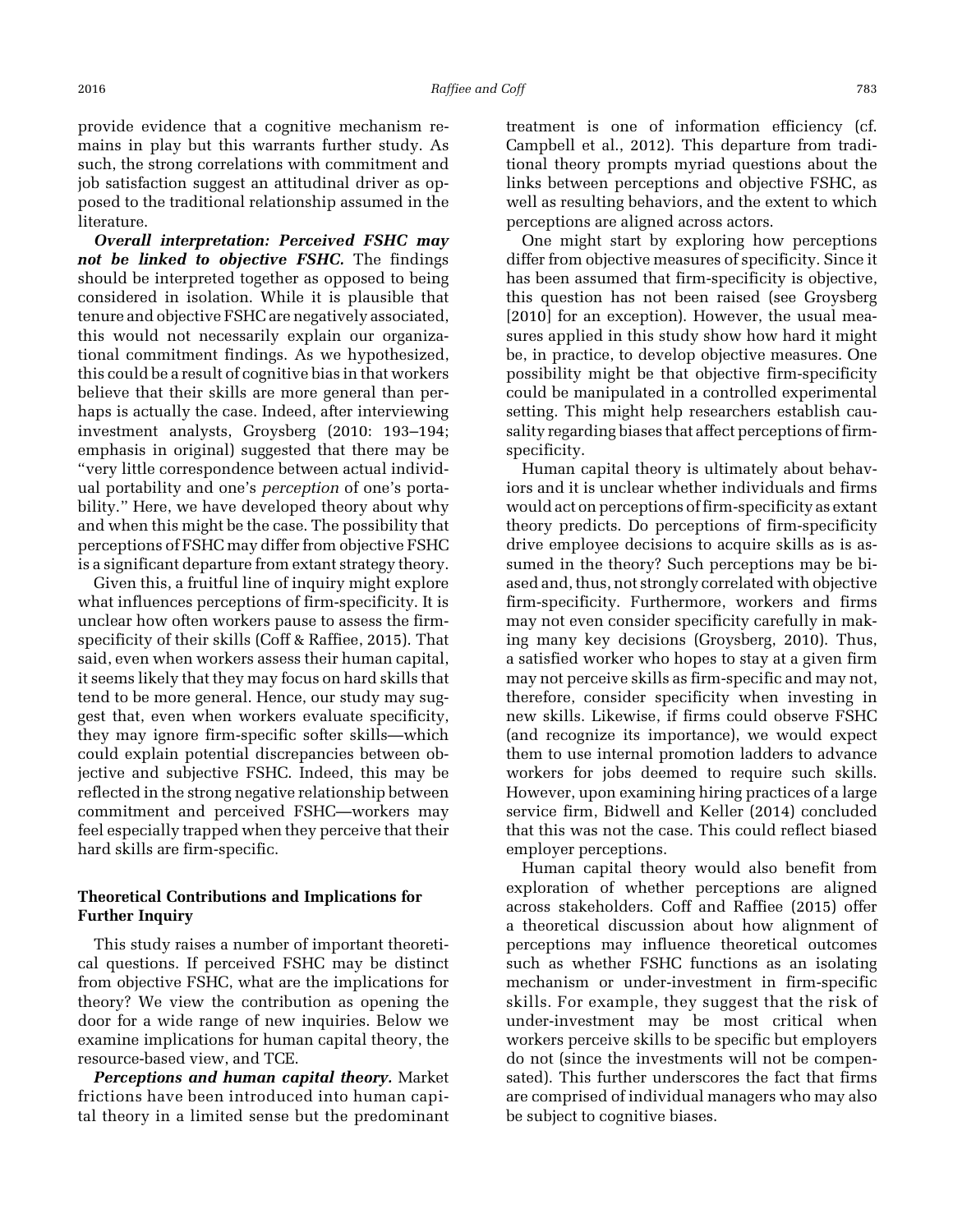Perceptual variance among stakeholders may also exhibit temporal differences. We have highlighted the distinction between ex-ante and ex-post perceptions of firm-specificity. Since much of the existing literature has assumed informational efficiency, there has been no exploration of how perceptions change over time. Most of our arguments about cognitive bias are explicitly ex-post in nature. Thus, ex-ante perceptions of FSHC may be quite different than ex-post assessments. For example, is it possible that employee perceptions of firmspecificity are less prone to bias ex-ante investment yet systematically biased toward generality ex-post, as our findings might suggest? On the other hand, this relationship may be opposite for firms and hiring managers. That is, do hiring managers overestimate the generality of employee skills (or their own ability to utilize employee skills) ex-ante hiring, and come to realize their mistakes, ex-post, only when they perhaps observe lower employee performance than anticipated? Indeed, this may help explain why star employees often destroy value and undermine competitive advantage when moving to new firms (Groysberg, Nanda, & Nohria, 2004)—managers may overestimate the transferability of the star employee's skills and therefore overpay for their services. Ultimately, differentiating between ex-ante and ex-post perceptions of firm-specificity opens up a number of interesting questions for future research.

Such perceptual differences across stakeholders, raises the question of whether actors may seek to manipulate perceptions of firm-specificity. For example, what would be the outcome if a worker perceived her skills to be firm-specific but misrepresented them to another firm? More broadly, how malleable are perceptions and do actors (firms and workers) seek to manipulate others' perceptions? In this way, both investment behaviors and labor market outcomes from objective FSHC might differ from those portrayed in neoclassical human capital theory.

The resource-based view and perceptions of firm specificity. Human capital holds a critical place in the strategy literature as a potential source of sustained competitive advantage—largely drawing on logic imported from human capital theory. Our findings, that FSHC may be associated with a lack of organizational commitment, pose a significant challenge. It is hard to imagine a sustained advantage arising from dissatisfied employees who lack commitment.

This underscores the need to incorporate micro theory into the resource-based view. In this sense, our study responds to recent calls to integrate macro and micro literatures to better understand how and when human capital might be linked to competitive advantage (e.g., Molloy, Ployhart, & Wright, 2011; Wright, Coff, & Moliterno, 2014). Indeed, while FSHC is a central construct in the strategy literature, it has been of little focus in the micro literature on employee retention (Ployhart, 2012). However, the notion that "side-bets"—factors that increase the costs of leaving a firm—reduce employee mobility has long been acknowledged in the organizational commitment literature (Becker, 1960). Such costs, including the development of skills that are not transferable to other firms, are theoretical antecedes of "continuance commitment" in Meyer and Allen's (1991) three-factor model of commitment (see also Lee, Burch, & Mitchell, 2014). Interestingly, while this literature generally concludes that continuance commitment has a modest effect in reducing turnover, it also concludes that continuance commitment is associated with lower employee performance (Meyer, Stanley, Herscovitch, & Topolnytsky, 2002).

Such findings, which are largely overlooked by strategy scholars, are in stark contrast with the assumptions in the strategy literature. A workforce steeped in firm-specific knowledge but dragging their feet at every juncture may be a source of competitive disadvantage. In terms of Hirschman's (1970) seminal framework, employees who perceive their skills to be firm-specific may represent neglect if they feel bound to a firm but unmotivated and dissatisfied. Again, however, this logic requires that employee perceptions of their FSHC are efficient.

How, then, might human capital be linked to competitive advantage? One possibility might be that firms must manage perceptions of the nature of their employees' skills (Coff & Raffiee, 2015). Can they take advantage of biases by creating an environment where satisfied workers invest in firm-specific skills that they perceive to be general? Can they do this while simultaneously fostering external perceptions that employees are steeped in proprietary knowledge (that would not be valuable to other firms)? This might be analogous to Apple's strategy in defending their intellectual property so the proprietary knowledge is harder to apply at other firms. And yet, Apple employees may feel that their skills are in high demand. It seems, then, that there are many potential avenues of fruitful inquiry to better understand the links between human capital and competitive advantage.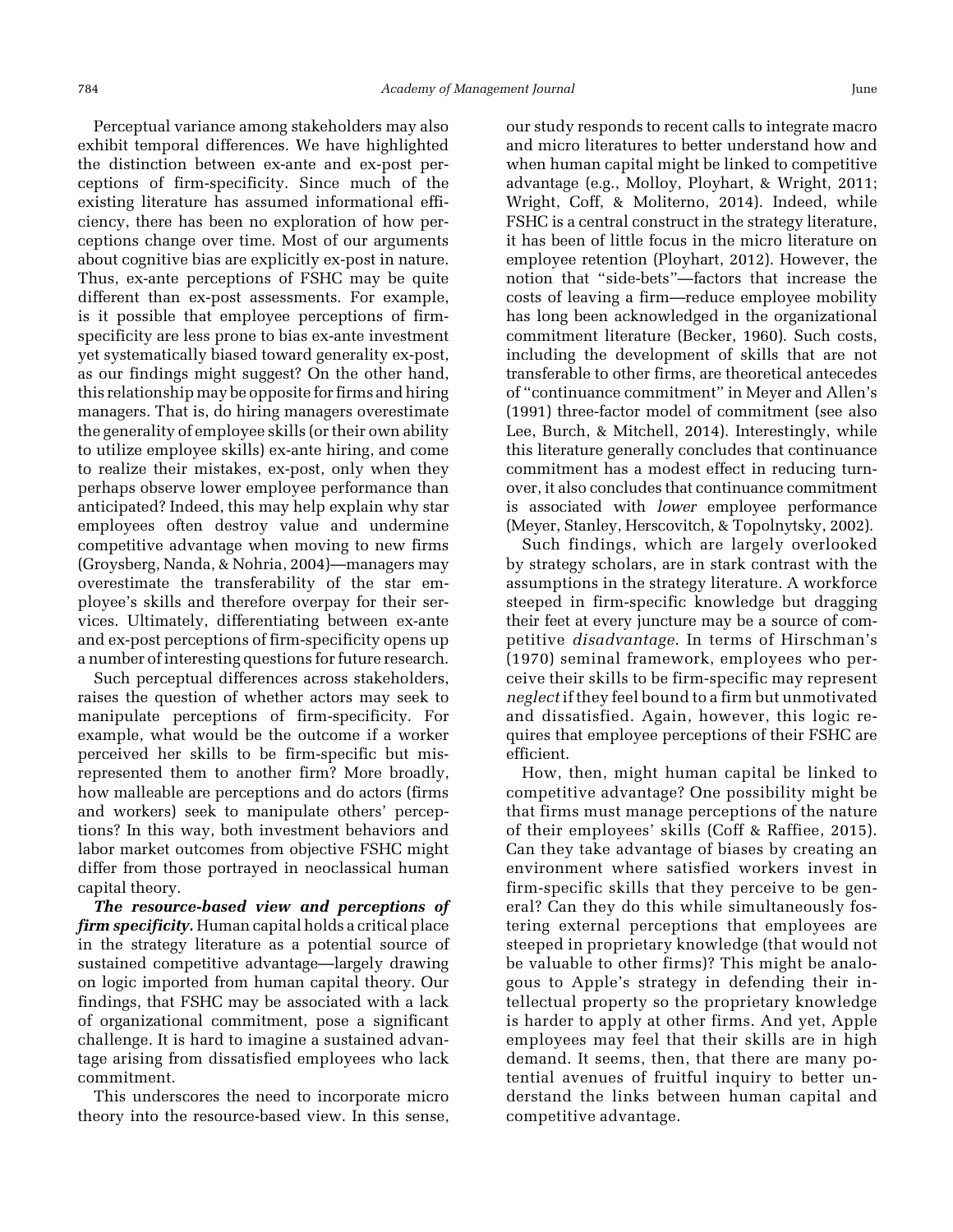New perceptual frontiers in TCE. Our findings also contribute to the growing body of work that has augmented TCE with the cognitive psychology literature (Weber & Mayer, 2011, 2014;Weber, Mayer, & Macher, 2011). Here, it is assumed that buyers and suppliers have accurate and shared perceptions regarding what constitutes a firm-specific or transactionspecific investment, and, when firm-specificity is high, transactions are internalized through vertical integration (Williamson, 1975). While the degree of firm-specificity for tangible investments (e.g., automotive steel dies) may be more quantifiable than investments in human capital, our results do point to the fact that managers may be subject to cognitive biases and/or influenced when assessing firm-specificity. For example, Weber and Mayer (2011) and Weber et al. (2011) describe how framing contracts can influence ongoing relationships. Such framing effects could also influence a supplier perception of firmspecificity.

These perceptual issues may lead to predictions contrary to those generated from TCE. For example, if buyers can influence the suppliers' perceptions so a particular investment seems more broadly applicable (general), buyers might choose market arrangements rather than vertical integration, even where a high degree of specificity is needed. Indeed, since our findings suggest that perceived FSHC may differ from objective FSHC, questioning when or how managers perceive firm-specificity of other investments opens up a number of avenues for future inquiry.

#### Limitations and Future Research

Our study is not without limitations. While we obtained similar results across two data sources from two countries, our data are not perfect. As discussed above, our study lacks an objective measure of FSHC. As a result, it remains unclear as to whether employee perceptions of FSHC are inaccurate or if the measures used in prior studies (e.g., organizational tenure, OJT) are not actually associated with objective FSHC. Thus, a limitation of our study, and one that is endemic in much of the strategy literature (Molloy, Chadwick, Ployhart, & Golden, 2011), is the challenge of operationally and objectively measuring intangible resources. We have alleviated some of this concern by theoretically differentiating between ex-ante and ex-post evaluations of firm-specificity and drawing on the cognitive literature to theorize about drivers of perceptions under imperfect information. As such, we cannot make claims about how accurate perceptions are. Future research using measures of objective FSHC to perceived FSHC would be valuable.

Second, our measures of perceived FSHC in both the KLIPS and NLSY79 capture the share (i.e., percentage) rather than the stock (i.e., absolute value) of total knowledge and skills the employee perceives to be firm-specific. As described above, the literature is silent regarding this distinction. Research that measures share versus absolute levels of FSHC and identifies their impacts on employee perceptions and behaviors is a new and promising area for future work.

Third, our measures of perceived firm-specificity in the KLIPS capture how useful employees believe the knowledge and skills would be if they switched to a different employer. However, it does not explicitly capture how useful they believe their skills are at the current firm. Employees could believe their skills lack value to any firm. However, since the NLSY79 measure explicitly focuses on skills required to perform the employee's job, we can safely assume such knowledge and skills are valuable to the employer. Still, this begs a broader question that employees may perceive some skills as valueless, unnecessary and/or redundant. The fact that government employees, often immersed in bureaucratic procedures and yellow tape, perceive their skills to be more firm-specific lends some credence to this possibility.

Fourth, it is possible that the observed relationship between organizational commitment and perceived FSHC may be driven by survivorship bias as uncommitted employees who perceive their skills to be transferable quickly exit the firm. While our robustness checks suggest that this is unlikely to be the sole driver of our results, research that explicitly examines perceived firm-specificity and turnover behavior is an important avenue for future research.

Finally, given the structure of the NLSY79, we could only use a small subset of the sample who reported that they lacked some job skills when hired. This reduced our statistical power and made some of our conclusions more conservative than they might otherwise have been.

#### **CONCLUSION**

In this study, we examined when employees are most likely to perceive their human capital to be firm-specific. We developed hypotheses based on the extant strategy literature, which implicitly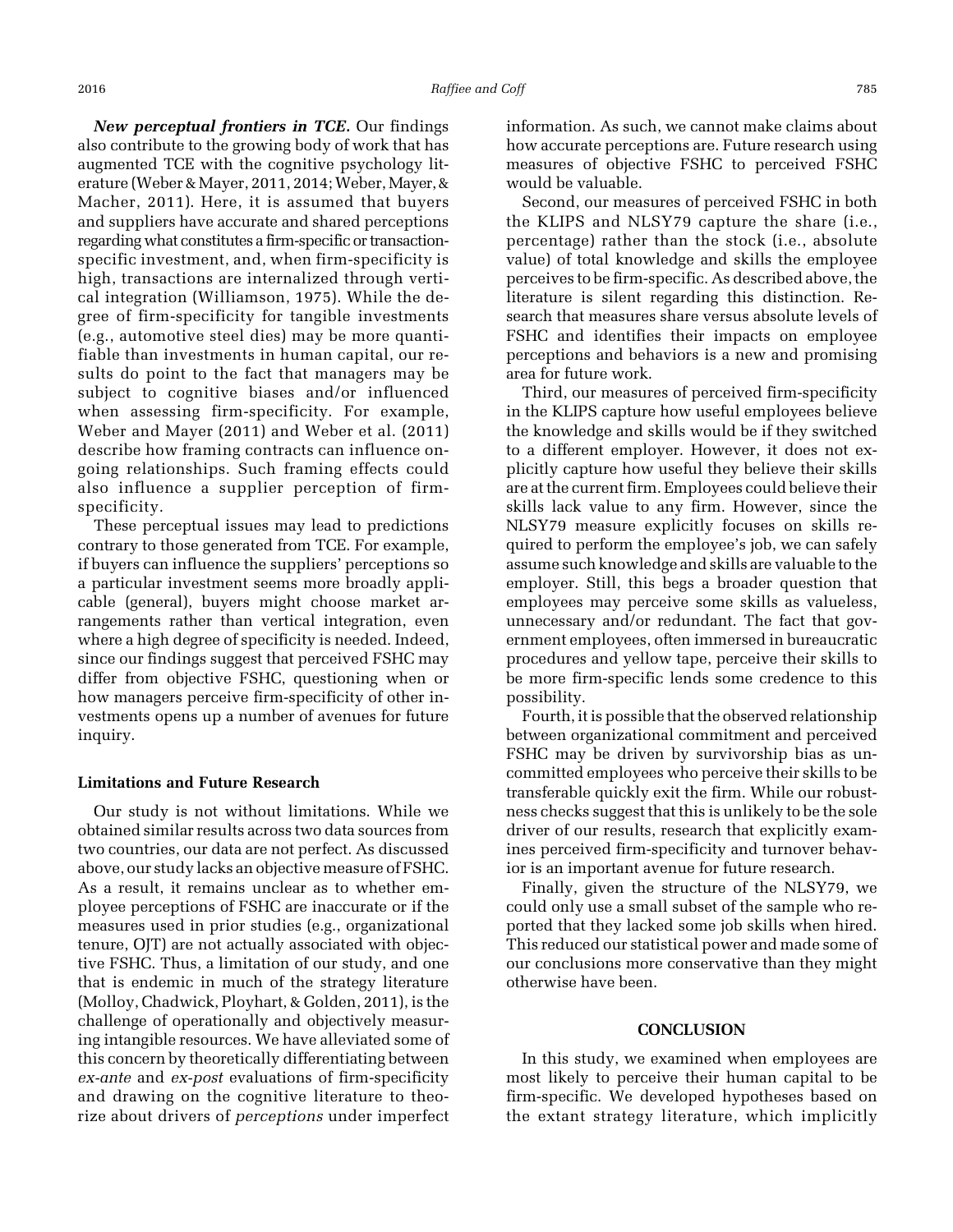assumes informational efficiency and unbiased perceptions, and the cognitive psychology literature, which highlights the role of biases in human judgment. Our results largely support the hypotheses developed from the cognitive psychology literature longer tenured and more committed employees tend to perceive their human capital as less firm-specific. OJT, a common measure and theoretical source of FSHC, was not significantly associated with perceived firm-specificity. Our findings suggest that strategy researchers may need to re-think the role of FSHC for creating and sustaining competitive advantage since FSHC, as perceived by employees, may drive behavior in ways quite different from what extant theory predicts.

### REFERENCES

- Abrahamson, L. Y., Alloy, L. B., & Metalsky, G. I. 1988. The cognitive diathesis-stress theories of depression: Toward an adequate evaluation of the theories validities. In L. B. Alloy (Ed.), Cognitive processes in depression: 3–30. Guilford: New Tork.
- Abrevaya, J. 1997. The equivalence of two estimators of the fixed effects logit model. Economics Letters, 55: 41–43.
- Adams, J. S. 1963. Toward an understanding of inequity. Journal of Abnormal Psychology, 67: 422–436.
- Alloy, L. B., & Abramson, L. Y. 1979. Judgment of contingency in depressed and nondepressed students— Sadder but wiser. Journal of Experimental Psychology. General, 108: 441–485.
- Astebro, T., Chen, J., & Thompson, P. 2011. Stars and misfits: Self-employment and labor market frictions. Management Science, 57: 1999–2017.
- Barnes, J. H. 1984. Cognitive biases and their impact on strategic planning. Strategic Management Journal, 5: 129–137.
- Barney, J., & Felin, T. 2013. What are microfoundations? The Academy of Management Perspectives, 27: 138–155.
- Barney, J. B. 1991. Firm resources and sustained competitive advantage. Journal of Management, 17: 99-120.
- Bartel, A. P., & Borjas, G. J. 1977. Specific training and its effects on the human capital investment profile. Southern Economic Journal, 44: 333–341.
- Becker, G. S. 1964. Human capital: A theoretical and empirical analysis, with special reference to education. Chicago: University of Chicago Press.
- Becker, H. S. 1960. Notes on the concept of commitment. American Journal of Sociology, 66: 32–40.
- Bidwell, M. 2011. Paying more to get less: The effects of external hiring versus internal mobility. Administrative Science Quarterly, 56: 369–407.
- Bidwell, M., & Keller, J. R. 2014. Within or without? How firms combine internal and external labor markets to fill jobs. Academy of Management Journal, 37: 1035–1055.
- Brickson, S. L. 2005. Organizational identity orientation: Forging a link between organizational identity and organizations' relations with stakeholders. Administrative Science Quarterly, 50: 576–609.
- Brooke, P., Russell, D., & Price, J. 1988. Discriminant validation of measures of job satisfaction, job involvement, and organizational commitment. The Journal of Applied Psychology, 73: 139–145.
- Brown, J. D. 1986. Evaluations of self and others—Selfenhancement biases in social judgments. Social Cognition, 4: 353–376.
- Campbell, B., Coff, R. W., & Kryscynski, D. 2012. Rethinking competitive advantage from human capital. Academy of Management Review, 37: 376–395.
- Campbell, B. A., Saxton, B. M., & Banerjee, P. M. 2014. Resetting the shot clock: The effect of comobility on human capital. Journal of Management, 40: 531-556.
- Chadwick, C., & Dabu, A. 2009. Human resources, human resource management, and the competitive advantage of firms: Toward a more comprehensive model of causal linkages. Organization Science, 20: 253–272.
- Coff, R., & Raffiee, J. 2015. Toward a theory of perceived firm-specific human capital. The Academy of Management Perspectives, 29: 326–341.
- Coff, R. W. 1997. Human assets and management dilemmas: Coping with hazards on the road to resourcebased theory. Academy of Management Review, 22: 374–402.
- Coff, R.W. 1999.When competitive advantage doesn't lead to performance: The resource-based view and stakeholder bargaining power. Organization Science, 10: 119–133.
- Coff, R.W., Coff, D. C., & Eastvold, R. 2006. The knowledgeleveraging paradox: How to achieve scale without making knowledge imitable. Academy of Management Review, 31: 452–465.
- Crook, T., Todd, S., Combs, J., Woehr, D. J., & Ketchen, D., Jr. 2011. Does human capital matter? A meta-analysis of the relationship between human capital and firm performance. The Journal of Applied Psychology, 96: 443–456.
- Crossley, C. D., Bennett, R. J., Jex, S. M., & Burnfield, J. L. 2007. Development of a global measure of job embeddedness and integration into a traditional model of voluntary turnover. The Journal of Applied Psychology, 92: 1031–1042.
- Davis, P. R., Trevor, C. O., & Feng, J. 2015. Creating a more quit-friendly national workforce? Individual layoff history and voluntary turnover. The Journal of Applied Psychology, 100: 1434–1455.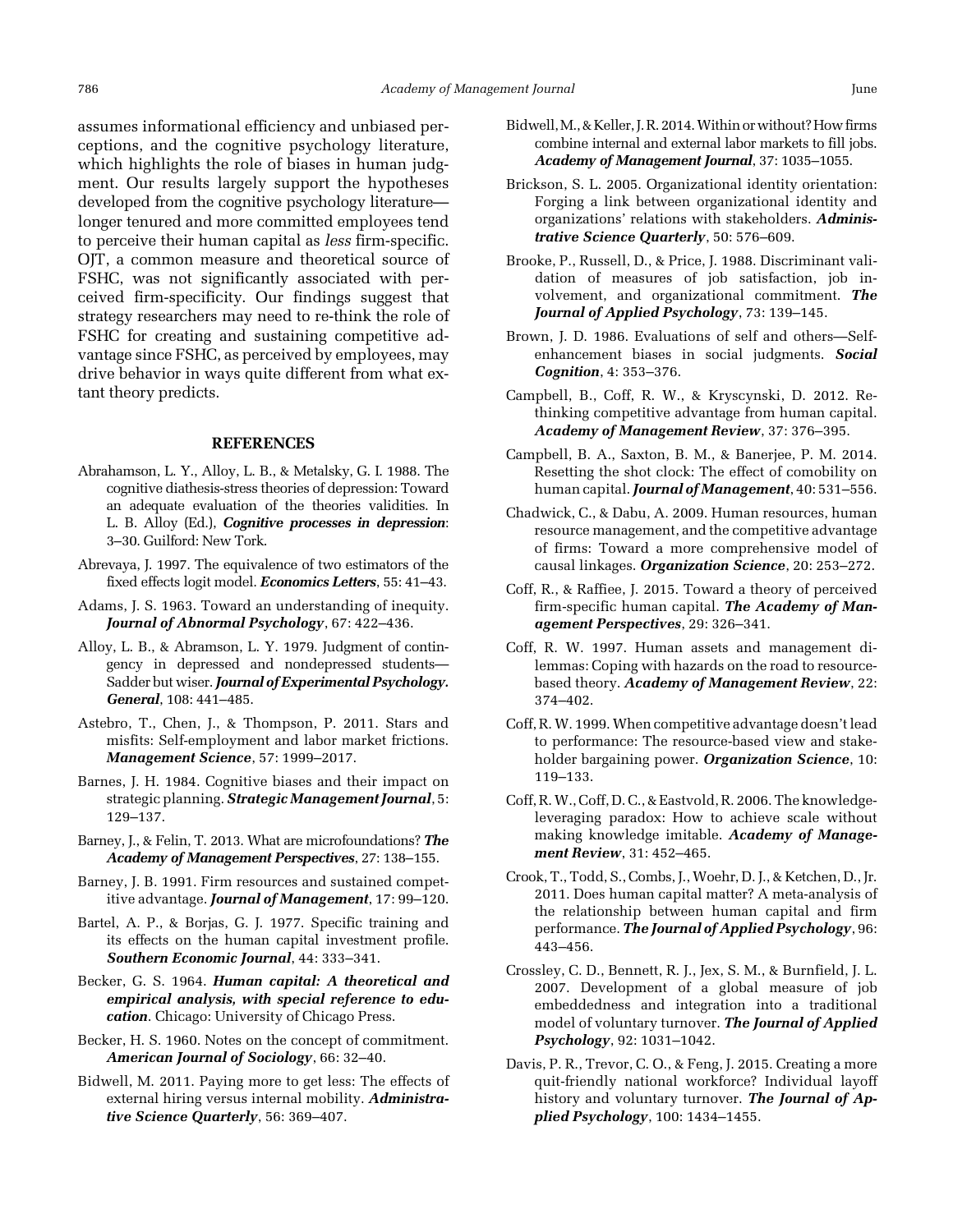- Dierickx, I., & Cool, K. 1989. Asset stock accumulation and sustainability of competitive advantage. Management Science, 35: 1504–1511.
- Doty, D. H., & Glick, W. H. 1998. Common methods bias: Does common methods variance really bias results? Organizational Research Methods, 1: 374–406.
- Felin, T., & Foss, N. J. 2009. Performativity of theory, arbitrary conventions, and possible worlds: A reality check. Organization Science, 20: 676–678.
- Festinger, L. 1957. A theory of cognitive dissonance. Stanford, CA: Stanford University Press.
- Foss, N. J., & Hallberg, N. L. 2014. How symmetrical assumptions advance strategic management research. Strategic Management Journal, 35: 903–913.
- Frechette, G. 2001. sg158: Random-effects ordered probit. Stata Technical Bulletin Reprints, 10: 261–266.
- Galunic, D. C., & Anderson, E. 2000. From security to mobility: Generalized investments in human capital and agent commitment. Organization Science, 11: 1–20.
- Gardner, T. M., Wright, P. M., & Moynihan, L. M. 2011. The impact of motivation, empowerment, and skillenhancing practices on aggregate voluntary turnover: The mediating effect of collective affective commitment. Personnel Psychology, 64: 315–350.
- Glick, H. A., & Feuer, M. J. 1984. Employer-sponsored training and the governance of specific human capital investments. The Quarterly Review of Economics and Business, 24: 91–104.
- Golden, B. R. 1992. The past is the past or is it—The use of retrospective accounts as indicators of past strategy. Academy of Management Journal, 35: 848–860.
- Golden, B. R. 1997. Further remarks on retrospective accounts in organizational and strategic management research. Academy of Management Journal, 40: 1243–1252.
- Goldfarb, B. D., & King, A. A. 2016. Scientific apophenia in strategic management research: Significance tests and mistaken inference. Strategic Management Journal, 37: 167–176.
- Grant, R. M. 1996. Toward a knowledge-based theory of the firm. Strategic Management Journal, 17: 109–122.
- Greene, W. 2004. The behavior of the fixed effects estimator in nonlinear models. The Econometrics Journal, 7: 98–119.
- Greene, W., & Hensher, D. 2010. Modeling ordered choices: A primer. Cambridge, MA: Cambridge University Press.
- Groysberg, B. 2010. Chasing stars: The myth of talent and the portability of performance. New Jersey: Princeton University Press.
- Groysberg, B., & Lee, L. 2009. Hiring stars and their colleagues: Exploration and exploitation in professional service firms. Organization Science, 20: 740-758.
- Groysberg, B., Lee, L., & Nanda, A. 2008. Can they take it with them? The portability of star knowledge workers' performance. Management Science, 54: 1213–1230.
- Groysberg, B., Nanda, A., & Nohria, N. 2004. The risky business of hiring stars. Harvard Business Review, 82: 92–101.
- Hackman, J. R., & Oldham, G. R. 1975. Development of the job diagnostic survey. The Journal of Applied Psychology, 60: 150–170.
- Hashimoto, M. 1981. Firm-specific human capital as a shared investment. The American Economic Review, 71: 475–482.
- Hatch, N.W., & Dyer, J. H. 2004. Human capital and learning as a source of sustainable competitive advantage. Strategic Management Journal, 25: 1155–1178.
- Hirschman, A. O. 1970. Exit, voice, and loyalty: Responses to decline in firms, organizations, and states. Cambridge: Harvard University Press.
- Huckman, R. S., & Pisano, G. P. 2006. The firm specificity of individual performance: Evidence from cardiac surgery. Management Science, 52: 473–488.
- Jovanovic, B. 1979. Firm-specific capital and turnover. Journal of Political Economy, 87: 1246–1260.
- Kahneman, D., Slovic, P., & Tversky, A. 1982. Judgment under uncertainty: Heuristics and biases. Cambridge and New York: Cambridge University Press.
- Kessler, A. S., & Lülfesmann, C. 2006. The theory of human capital revisited: On the interaction of general and specific investments. The Economic Journal, 116: 903–923.
- Kim, S., & Cheon, B.-Y. 2004. Labor market flexibility and social safety net in Korea, 2004 ADB-Korea Conference on Dynamic and Sustainable Growth in Korea and Asia. Seoul, Korea.
- Klein, K. J. 1987. Employee stock ownership and employee attitudes—A test of 3 models. The Journal of Applied Psychology, 72: 319–332.
- Kor, Y. Y. 2003. Experience-based top management team competence and sustained growth. Organization Science, 14: 707–719.
- Kor, Y. Y., & Leblebici, H. 2005. How do interdependencies among human-capital deployment, development, and diversification strategies affect firms' financial performance? Strategic Management Journal, 26: 967–985.
- Krueger, J. 1998. Enhancement bias in descriptions of self and others. Personality and Social Psychology Bulletin, 24: 505–516.
- Kryscynski, D., & Ulrich, D. 2015. Making strategic human capital relevant: A time sensitive opportunity. The Academy of Management Perspectives, 29: 357–369.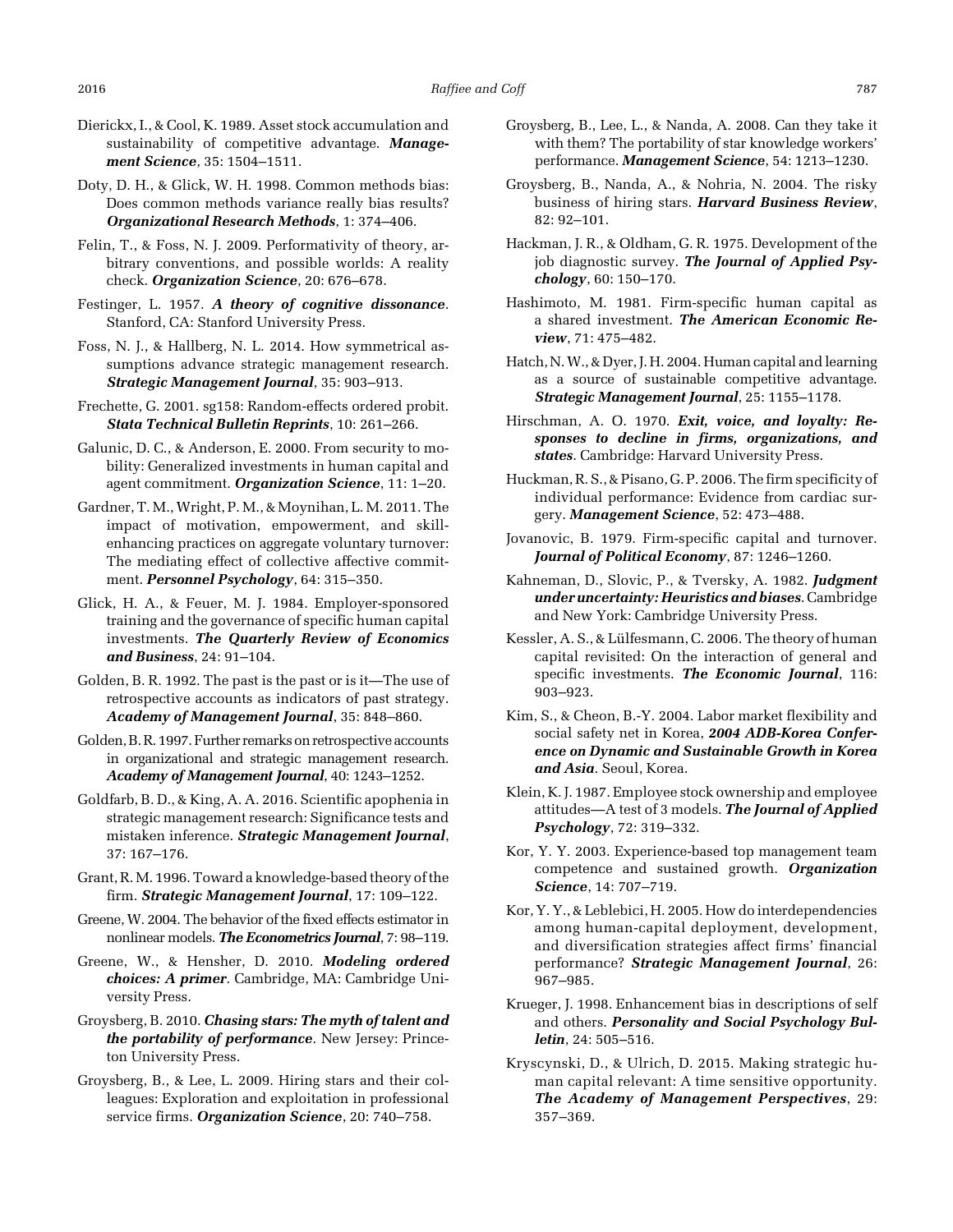- Lazear, E. 2009. Firm-specific human capital: A skill-weights approach. Journal of Political Economy, 117: 914–940.
- Le, H., Schmidt, F. L., Harter, J. K., & Lauver, K. J. 2010. The problem of empirical redundancy of constructs in organizational research: An empirical investigation. Organizational Behavior and Human Decision Processes, 112: 112–125.
- Lee, T. H., Gerhart, B., Weller, I., & Trevor, C. 2008. Understanding voluntary turnover: Path-specific job satisfaction effects and the importance of unsolicited job offers. Academy of Management Journal, 51: 651–671.
- Lee, T. W., Burch, T. C., & Mitchell, T. R. 2014. The story of why we stay: A review of job embeddedness. Annual Review of Organizational Psychology and Organizational Behavior, 1: 199–216.
- Leiblein, M. J. 2011. What do resource- and capabilitybased theories propose? Journal of Management, 37: 909–932.
- Lepak, D. P., & Snell, S. A. 1999. The human resource architecture: Toward a theory of human capital allocation and development. Academy of Management Review, 24: 31–48.
- Lindell, M. K., & Whitney, D. J. 2001. Accounting for common method variance in cross-sectional research designs. The Journal of Applied Psychology, 86: 114–121.
- Lippman, S. A., & Rumelt, R. P. 1982. Uncertain imitability: An analysis of interfirm differences in efficiency under competition. The Bell Journal of Economics, 13: 418–438.
- Loewenstein, G., O'Donoghue, T., & Rabin, M. 2003. Projection bias in predicting future utility. The Quarterly Journal of Economics, 118: 1209–1248.
- Loewenstein, M. A., & Spletzer, J. R. 1999. General and specific training—Evidence and implications. The Journal of Human Resources, 34: 710–733.
- Long, J. S. 1997. Regression models for categorical and limited dependent variables. Thousand Oaks, CA: Sage.
- Lynch, L. M. 1991. The role of off-the-job vs. on-the-job training for the mobility of women workers. The American Economic Review, 81: 151–156.
- Mahoney, J. T., & Kor, Y. 2015. Advancing the human capital perspective on value creation by joining capabilities and governance approaches. The Academy of Management Perspectives, 29: 296–308.
- Mahoney, J. T., & Pandian, J. R. 1992. The resource-based view of the firm within the conversation of strategic management. Strategic Management Journal, 13: 363–380.
- Mahoney, J. T., & Qian, L. H. 2013. Market frictions as building blocks of an organizational economics

approach to strategic management. Strategic Management Journal, 34: 1019–1041.

- Mather, M., & Johnson, M. K. 2000. Choice-supportive source monitoring: Do our decisions seem better to us as we age? Psychology and Aging, 15: 596-606.
- Mather, M., Shafir, E., & Johnson, M. K. 2000. Misremembrance of options past: Source monitoring and choice. Psychological Science, 11: 132–138.
- Mathieu, J. E., & Zajac, D. M. 1990. A review and metaanalysis of the antecedents, correlates, and consequences of organizational commitment. Psychological Bulletin, 108: 171–194.
- Mayer, K., Somaya, D., & Williamson, I. 2012. Firmspecific, industry-specific and occupational human capital, and the sourcing of knowledge work. Organization Science, 23: 1311–1329.
- Meyer, J. P., & Allen, N. J. 1991. A three-component conceptualization of organizational commitment. Human Resource Management Review, 1: 61–89.
- Meyer, J. P., Stanley, D. J., Herscovitch, L., & Topolnytsky, L. 2002. Affective, continuance, and normative commitment to the organization: A meta-analysis of antecedents, correlates, and consequences. Journal of Vocational Behavior, 61: 20–52.
- Molloy, J. C., Chadwick, C., Ployhart, R. E., & Golden, S. J. 2011. Making intangibles "tangible" in tests of resource-based theory: A multidisciplinary construct validation approach. Journal of Management, 37: 1496–1518.
- Molloy, J. C., Ployhart, R. E., & Wright, P. M. 2011. The myth of "the" micro-macro divide: Bridging systemlevel and disciplinary divides. Journal of Management, 37: 581-609.
- Morrison, E. W. 1993. Longitudinal study of the effects of information seeking on newcomer socialization. The Journal of Applied Psychology, 78: 173–183.
- Mowday, R. T., Steers, R. M., & Porter, L. W. 1979. The measurement of organizational commitment. Journal of Vocational Behavior, 14: 224–247.
- Neter, J., Wasserman, W., & Kutner, M. H. 1983. Applied linear regression models. New York, NY: Irwin/ McGraw-Hill.
- Nichols, A., & Schaffer, M. 2007. Clustered errors in Stata. United Kingdom Stata Users' Group Meeting. London, UK. Available at http://www.stata.com/meeting/ 13uk/nichols\_crse.pdf.
- Nickerson, R. S. 1998. Confirmation bias: A ubiquitous phenomenon in many guises. Review of General Psychology, 2: 175–220.
- OECD. 2012. Education at a Glance 2012: OECD Indicators. Paris, France: OECD Publishing. Available at http://dx.doi.org/10.1787/eag-2012-en.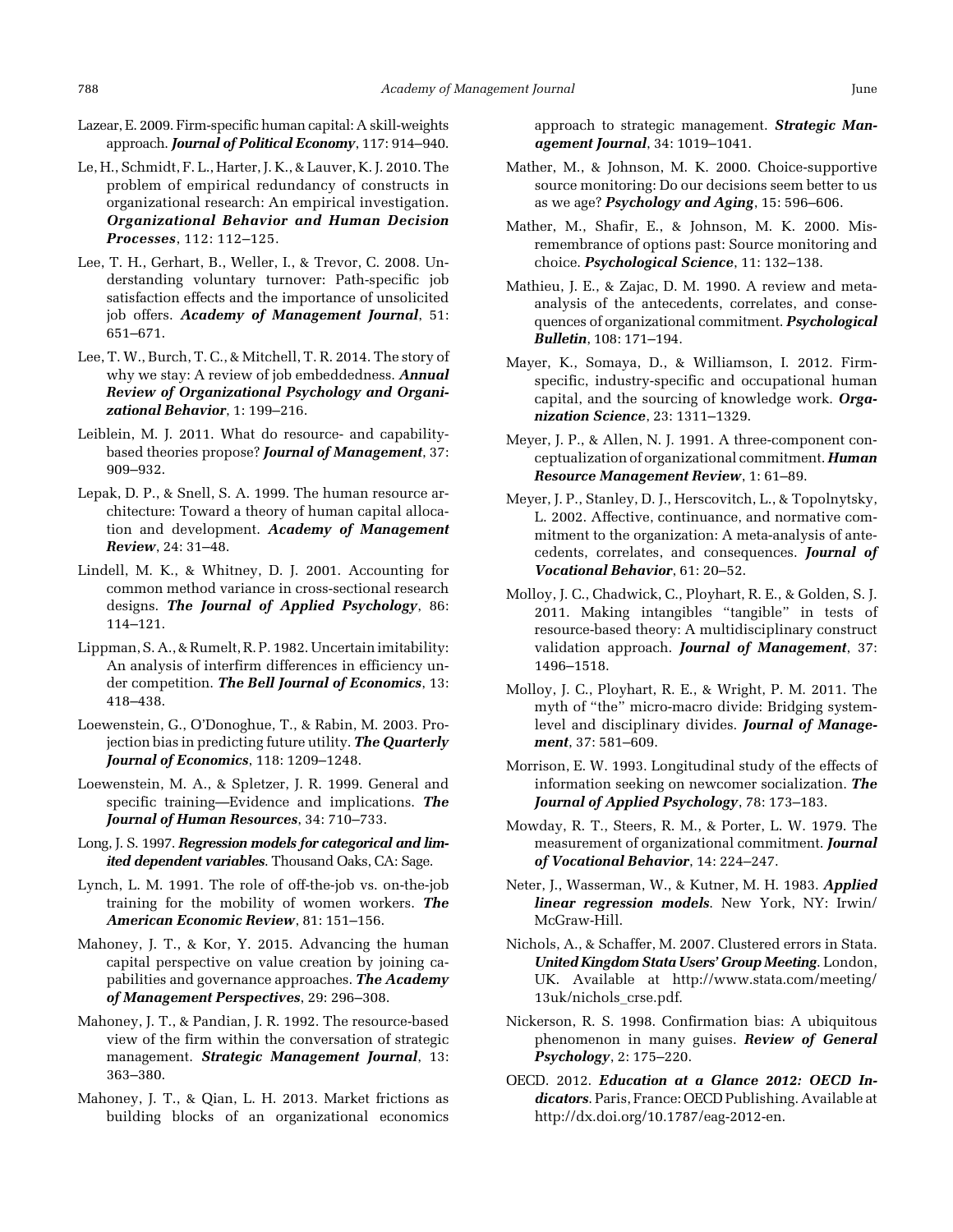- Parsons, D. O. 1972. Specific human capital: An application to quit rates and layoff rates. Journal of Political Economy, 80: 1120–1143.
- Peteraf, M. A. 1993. The cornerstones of competitive advantage: A resource-based view. Strategic Management Journal, 14: 179–191.
- Ployhart, R. E. 2012. The psychology of competitive advantage: An adjacent possibility. Industrial and Organizational Psychology: Perspectives on Science and Practice, 5: 62–81.
- Podsakoff, P. M., MacKenzie, S. B., & Podsakoff, N. P. 2012. Sources of method bias in social science research and recommendations on how to control it. Annual Review of Psychology, 63: 539–569.
- Polanyi, M. 1962. Personal knowledge: Towards a postcritical philosophy. New York: Harper & Row.
- Powell, T. C., Lovallo, D., & Fox, C. R. 2011. Behavioral strategy. Strategic Management Journal, 32: 1369–1386.
- Prendergast, C. 1993. The role of promotion in inducing specific human capital acquisition. The Quarterly Journal of Economics, 108: 523–534.
- Raffiee, J., & Feng, J. 2014. Should I quit my day job? A hybrid path to entrepreneurship. Academy of Management Journal, 57: 936–963.
- Reibstein, D. J., Lovelock, C. H., & Dobson, R. D. P. 1980. The direction of causality between perceptions, affect, and behavior—An application to travel behavior. The Journal of Consumer Research, 6: 370–376.
- Ross, L., Greene, D., & House, P. 1977. The "false consensus effect": An egocentric bias in social perception and attribution processes. Journal of Experimental Social Psychology, 13: 279–301.
- Ross, M., & Sicoly, F. 1979. Egocentric biases in availability and attribution. Journal of Personality and Social Psychology, 37: 322–336.
- Rousseau, D. M. 1995. Psychological contract in organizations: Understanding written and unwritten agreements. Newbury Park, CA: Sage.
- Schwenk, C. R. 1984. Cognitive simplification processes in strategic decision-making. Strategic Management Journal, 5: 111–128.
- Spector, P. E. 2006. Method variance in organizational research—Truth or urban legend? Organizational Research Methods, 9: 221–232.
- Spence, M. A. 1973. Job market signaling. The Quarterly Journal of Economics, 87: 355–374.
- Spender, J. C. 1989. Industry recipes: An enquiry into the nature and sources of managerial judgement. Oxford: Basil Blackwell.
- Stajkovic, A. D., Lee, D., Greenwald, J. M., & Raffiee, J. 2015. The role of trait core confidence higher-order construct in self-regulation of performance and attitudes: Evidence from four studies. Organizational Behavior and Human Decision Processes, 128: 29–48.
- Taylor, S. E. 1989. Positive illusions: Creative self-deception and the healthy mind. New York, NY: Basic Books.
- Taylor, S. E., & Brown, J. D. 1988. Illusion and well-being: A social psychological perspective on mental health. Psychological Bulletin, 103: 193–210.
- Tversky, A., & Kahneman, D. 1973. Availability: A heuristic for judging relevancy and probability. Cognitive Psychology, 4: 207–232.
- Tversky, A., & Kahneman, D. 1974. Judgment under uncertainty-Heuristics and biases. Science, 185: 1124–1131.
- Vroom, V. H. 1964. Work and motivation. New York, NY: Wiley.
- Wang, H., Barney, J. B., & Reuer, J. J. 2003. Stimulating firmspecific investment through risk management. Long Range Planning, 36: 49–59.
- Wang, H., He, J., & Mahoney, J. 2009. Firm-specific knowledge resources and competitive advantage: The roles of economic- and relationship-based employee governance mechanisms. Strategic Management Journal, 30: 1265–1285.
- Wang, H., & Lim, S. S. 2008. Real options and real value: The role of employee incentives to make specific knowledge investments. Strategic Management Journal, 29: 701–721.
- Wang, H., & Wong, K. F. E. 2012. The effect of managerial bias on employees' specific human capital investments. Journal of Management Studies, 49: 1435–1458.
- Wang, H. C., & Barney, J. B. 2006. Employee incentives to make firm-specific investments: Implications for resource-based theories of corporate diversification. Academy of Management Review, 31: 466–478.
- Weber, L., & Mayer, K. J. 2011. Designing effective contracts: Exploring the influence of framing and expectations. Academy of Management Review, 36: 53-75.
- Weber, L., & Mayer, K. J. 2014. Transaction cost economics and the cognitive perspective: Investigating the sources and governance of interpretive uncertainty. Academy of Management Review, 39: 344–363.
- Weber, L., Mayer, K. J., & Macher, J. T. 2011. An analysis of extendibility and early termination provisions: The importance of framing duration safeguards. Academy of Management Journal, 54: 182–202.
- Williams, R. 2006. Generalized ordered logit/partial proportional odds models for ordinal dependent variables. The Stata Journal, 6: 58–82.